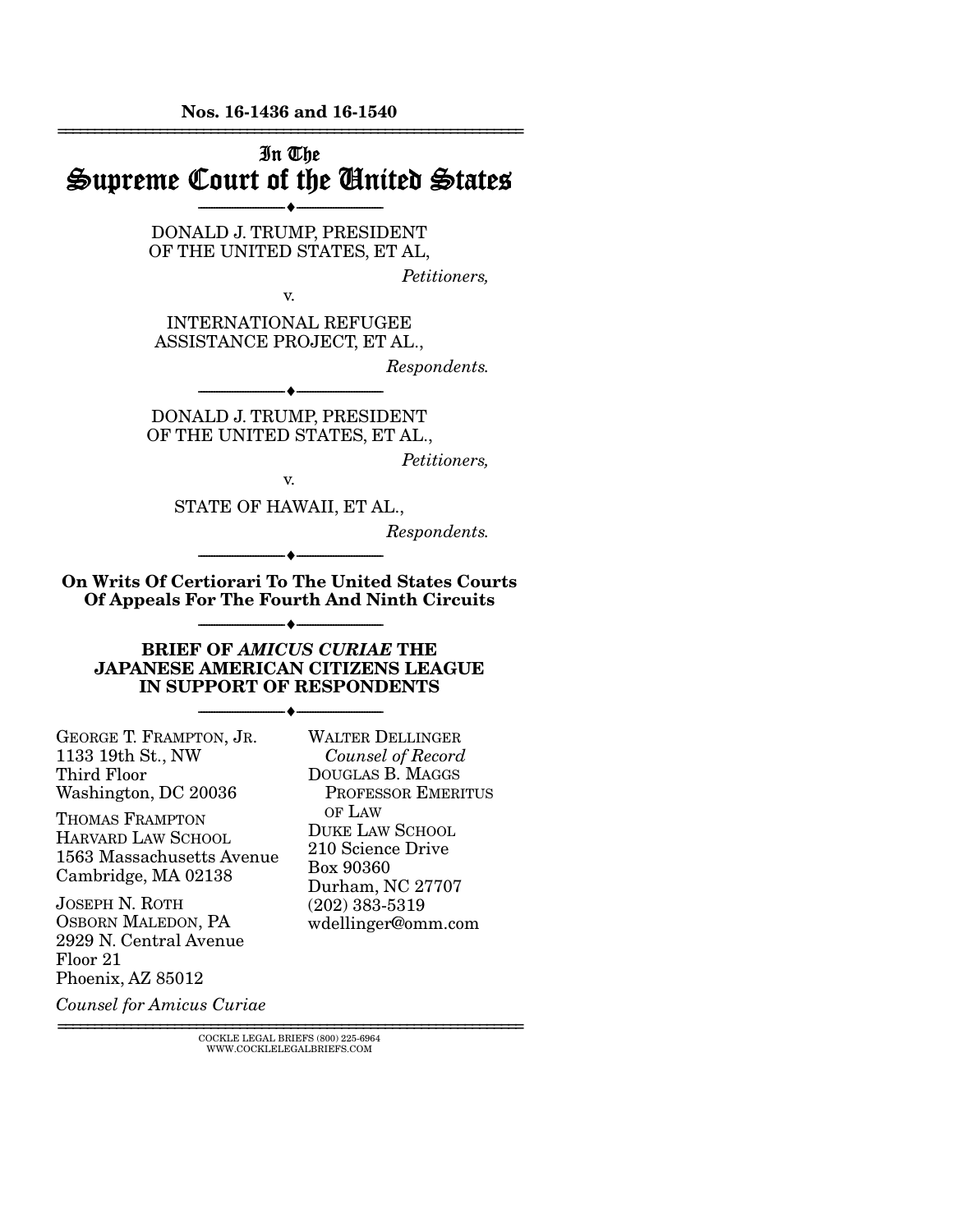## TABLE OF CONTENTS

# Page

| INTEREST OF AMICUS CURIAE |                                                                                                                                                            |                |  |  |
|---------------------------|------------------------------------------------------------------------------------------------------------------------------------------------------------|----------------|--|--|
| SUMMARY OF ARGUMENT       |                                                                                                                                                            |                |  |  |
|                           |                                                                                                                                                            | $\overline{4}$ |  |  |
| Ι.                        | HISTORICAL PARALLELS BETWEEN<br><b>EXECUTIVE ORDER NO. 9066 AND THE</b><br>TRAVEL BAN ORDER SHOULD INFORM<br>THE COURT'S ANALYSIS                          | 4              |  |  |
|                           | A. Then, as now, the Government pur-<br>sued a mass exclusionary measure of<br>sweeping and senseless scope                                                | 5              |  |  |
| В.                        | Then, as now, the exclusion's under-<br>inclusivity casts additional doubts on                                                                             | 9              |  |  |
|                           | Then, as now, the Government invoked<br>C.<br>the specter of an ill-defined threat to<br>national security to justify the                                  | 11             |  |  |
| D.                        | Then, as now, the purported threat to<br>national security was illusory                                                                                    | 12             |  |  |
| Е.                        | Then, as now, the Government was<br>unwilling to reveal its own intelli-<br>gence agencies' views of the purported                                         | 16             |  |  |
| F.                        | Then, as now, the vast weight of<br>evidence strongly suggests that intol-<br>erance and bigotry, not a genuine<br>concern for national security, animated | 18             |  |  |
|                           |                                                                                                                                                            |                |  |  |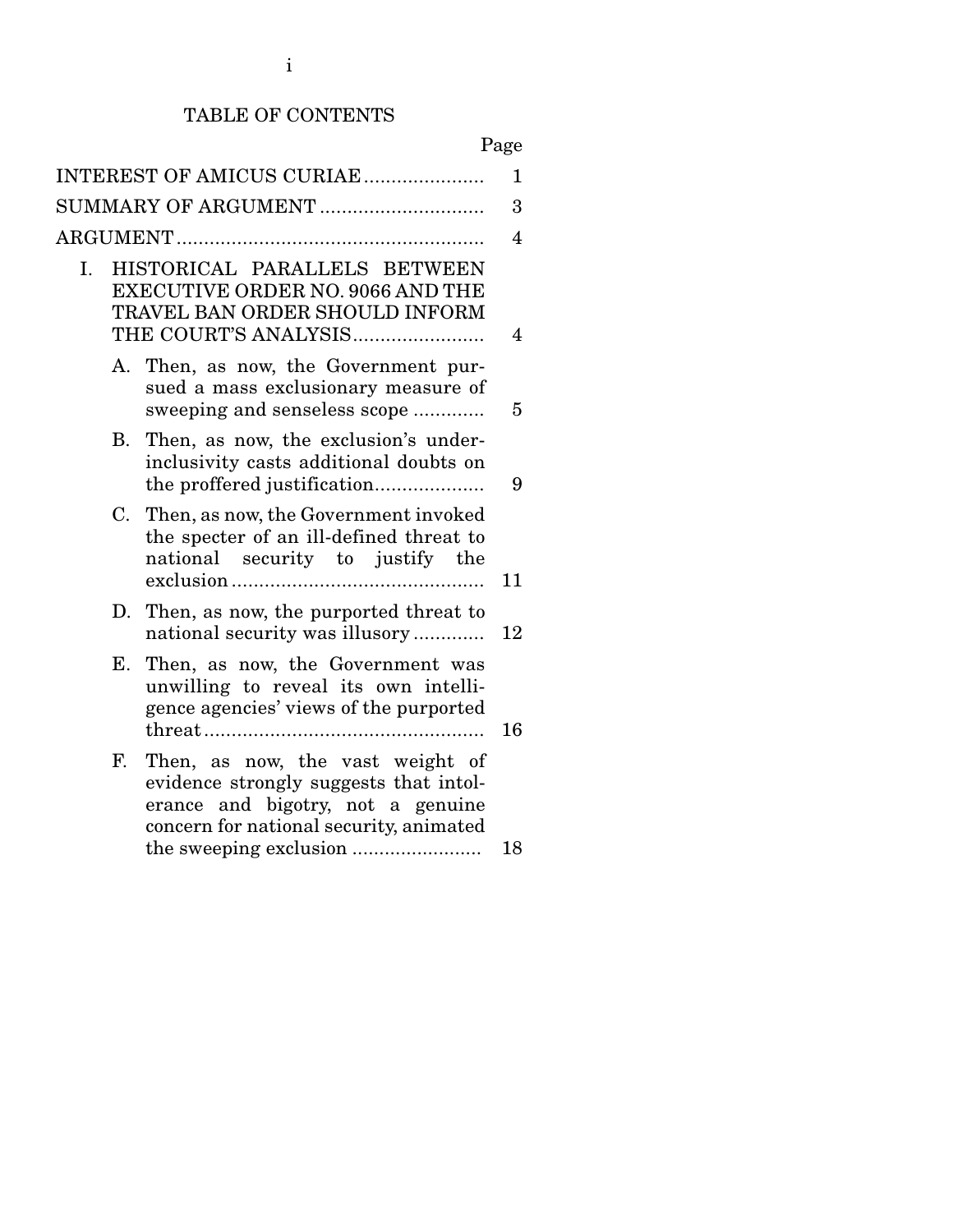# TABLE OF CONTENTS – Continued

Page

|     | G. Then, as now, the Government insisted<br>that the Court abdicate its core<br>responsibilities and do no more than<br>accept at face value the Government's<br>naked, pro forma invocation of                                                                                                         | 20 |
|-----|---------------------------------------------------------------------------------------------------------------------------------------------------------------------------------------------------------------------------------------------------------------------------------------------------------|----|
| II. | ESPECIALLY IN THIS HISTORICAL<br>CONTEXT, ANY MEASURE OF MEAN-<br>INGFUL SCRUTINY SHOULD LEAD<br>THE COURT TO CONCLUDE THAT THE<br>PRESIDENT FAILED TO FULFILL THE<br>STATUTORY REQUIREMENT TO "FIND"<br>THAT ADMISSION OF A CLASS OF<br>ALIENS "WOULD BE DETRIMENTAL<br>TO THE INTERESTS OF THE UNITED |    |
|     |                                                                                                                                                                                                                                                                                                         | 22 |
|     | A. Unlike with Executive Order No. 9066,<br>the Court must meaningfully review<br>whether the Travel Ban Order<br>complies with statutory constraints on<br>the President's authority                                                                                                                   | 22 |
|     | B. Under any measure of meaningful<br>scrutiny, the President has failed to<br>comply with the law in enacting the<br>Travel Ban Order and excluding whole                                                                                                                                              | 26 |
|     |                                                                                                                                                                                                                                                                                                         | 27 |
|     |                                                                                                                                                                                                                                                                                                         |    |

ii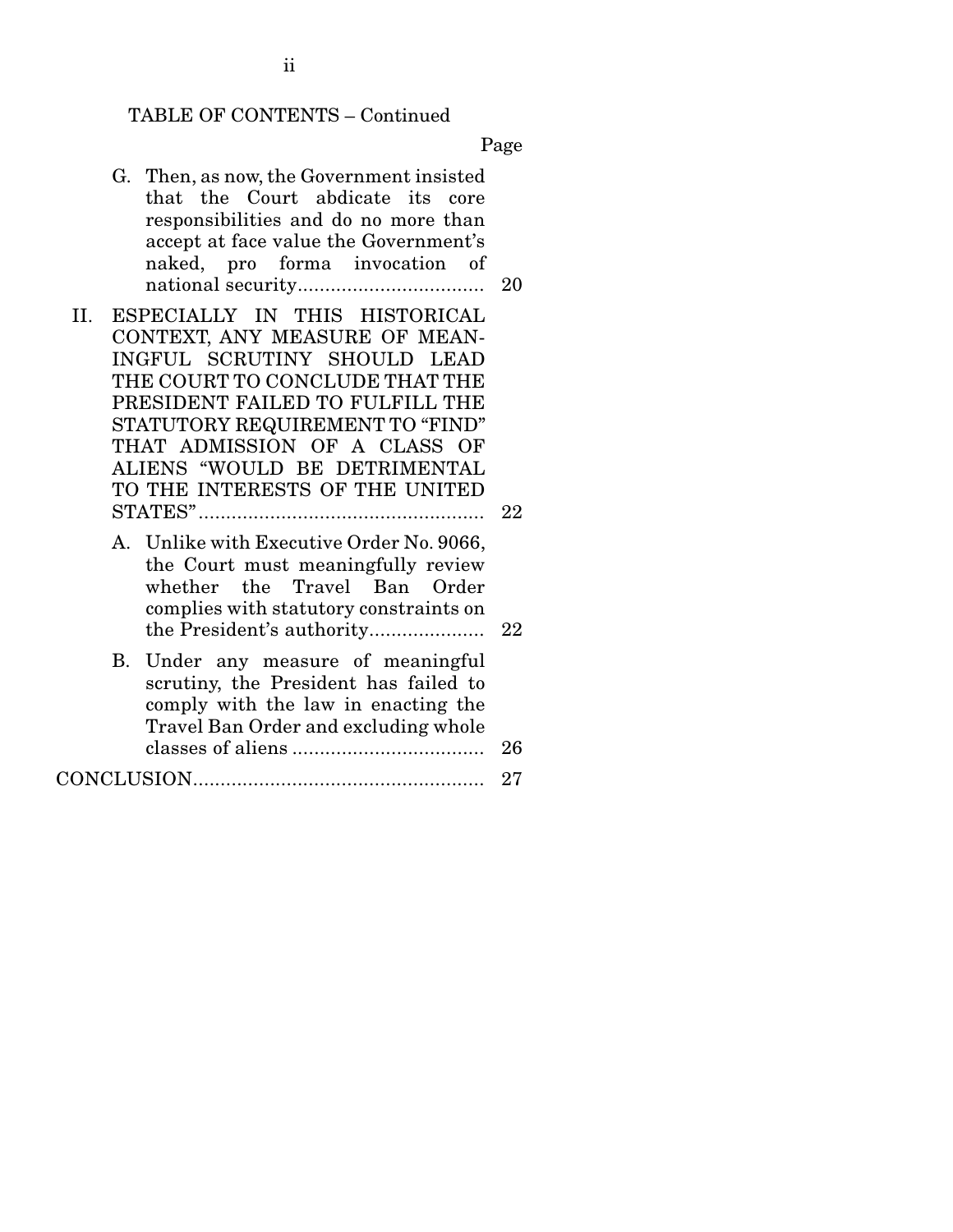## Page

## CASES

| Arizona v. United States, 567 U.S. 387 (2012) 23                                                                                                     |
|------------------------------------------------------------------------------------------------------------------------------------------------------|
|                                                                                                                                                      |
|                                                                                                                                                      |
| <i>Hawaii v. Trump</i> , 859 F.3d 741 (9th Cir. 2017)21                                                                                              |
| Hawai'i v. Trump, No. 17-050, 2017 WL 1011673                                                                                                        |
| Hirabayashi v. United States, 320 U.S. 81                                                                                                            |
| Hirabayashi v. United States, 627 F. Supp. 1445<br>(W.D. Wash. 1986), affirmed in part, reversed<br><i>in part</i> , 828 F.2d 591 (9th Cir. 1987) 17 |
|                                                                                                                                                      |
| Korematsu v. United States, 323 U.S. 214 (1944)  passim                                                                                              |
| Korematsu v. United States, 584 F. Supp. 1406                                                                                                        |
| McCreary Co. v. ACLU of Kentucky, 545 U.S. 844                                                                                                       |
|                                                                                                                                                      |
| Stenberg v. Carhart, 530 U.S. 914 (2000)3                                                                                                            |
| --------- <b>n</b>                                                                                                                                   |

CONSTITUTIONAL PROVISIONS

|--|--|--|--|--|--|--|--|--|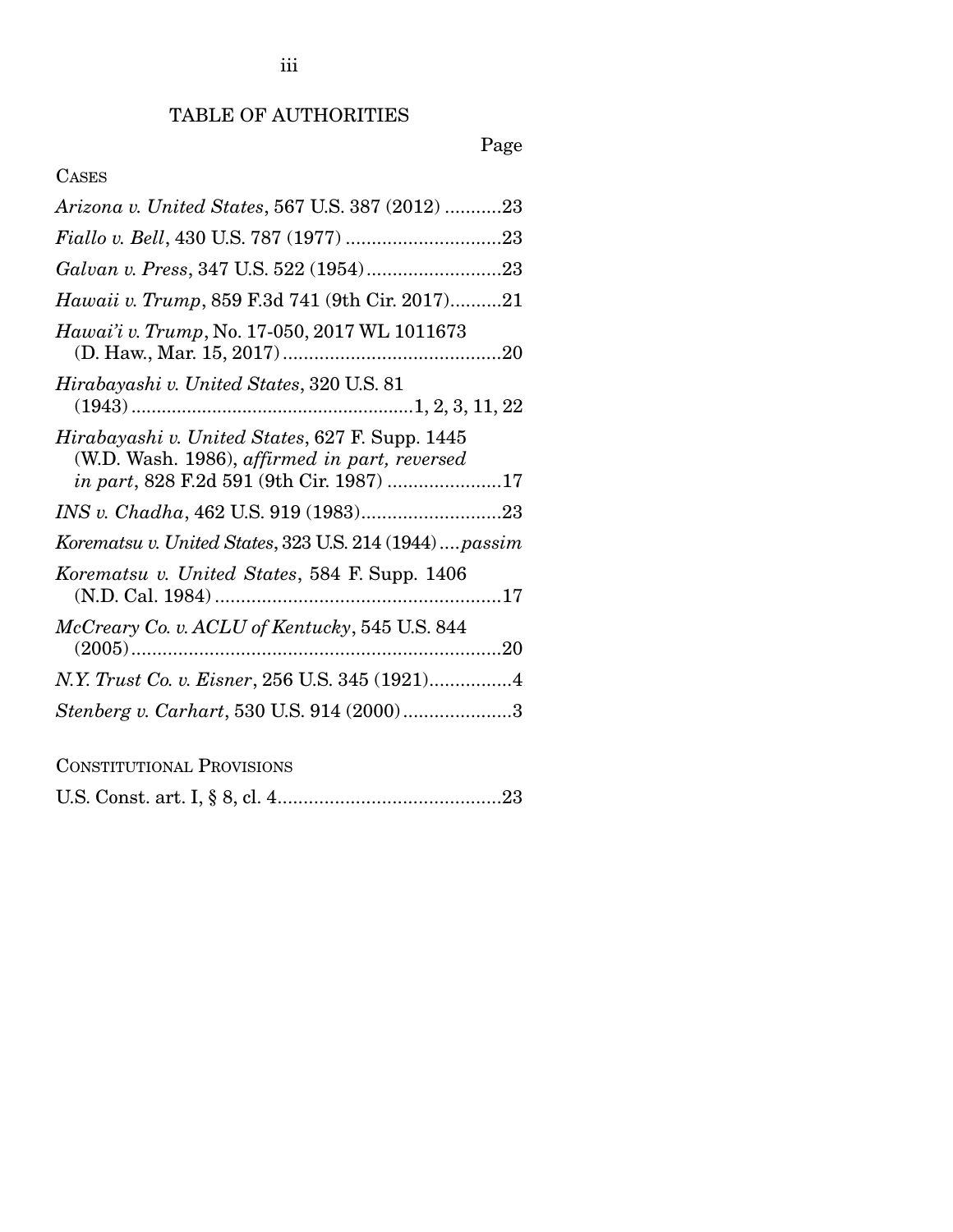## TABLE OF AUTHORITIES – Continued

## Page

## **STATUTES**

| Act of Congress, Mar. 21, 1942, Pub. L. No. 77-    |  |
|----------------------------------------------------|--|
|                                                    |  |
| Civil Liberties Act of 1988, Pub. L. No. 100-38313 |  |

#### OTHER AUTHORITIES

| Alex Nowrasteh, Guide to Trump's Executive                   |
|--------------------------------------------------------------|
| Order to Limit Migration for "National"                      |
| Security" Reasons, CATO AT LIBERTY, Jan.                     |
| $26, 2017, \text{geo.gl/r}$ Q $916v$ (last visited Sept. 13, |
|                                                              |
| Alex Nowrasteh, Terrorism and Immigration: A                 |
| Risk Analysis, 798 CATO INSTITUTE                            |
| POLICY ANALYSIS 1 (Sept. 13, 2016),                          |
| goo.gl/p6ERih (last visited Sept. 13, 2017)15                |
| Amarnath Amarasingam, What ISIS Fighters                     |
| Think of Trump, POLITICO.com, Mar. 1, 2017,                  |

goo.gl/bSsBZH (last visited Sept. 13, 2017) ............. 9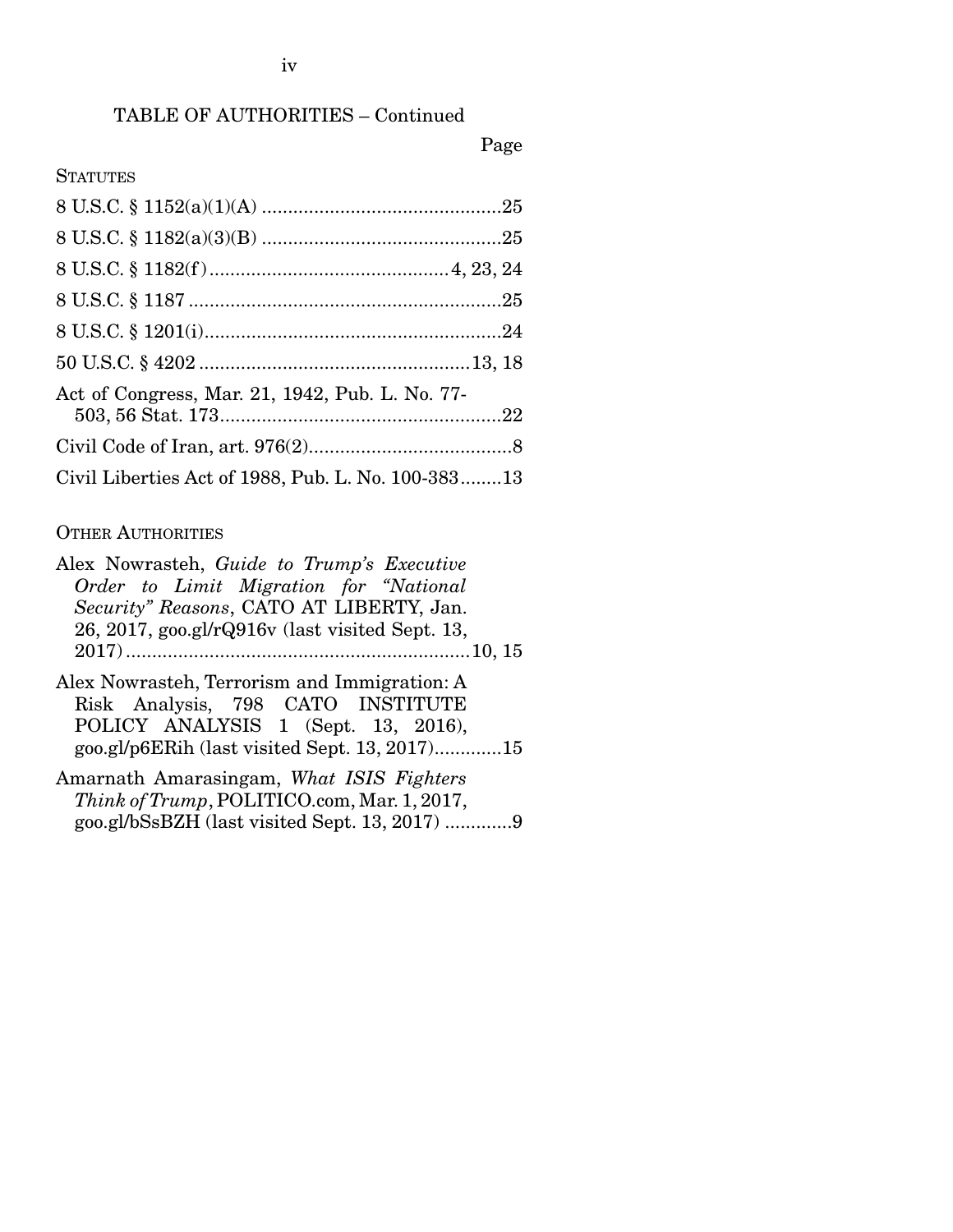## TABLE OF AUTHORITIES – Continued

| Page                                                                                                                                                                                      |
|-------------------------------------------------------------------------------------------------------------------------------------------------------------------------------------------|
| Brownwen Manby, Citizenship Law in Africa: A                                                                                                                                              |
| Cherstin M. Lyon, Prisons and Patriots:<br>Japanese American Wartime Citizenship,<br>Civil Disobedience, and Historical Memory<br>$(2011)$<br>.                                           |
| Edward N. Barnhart, Japanese Internees from                                                                                                                                               |
| Eugene V. Rostow, The Japanese American<br>Cases - A Disaster, 54 Yale L.J. 489 (1945)2                                                                                                   |
|                                                                                                                                                                                           |
|                                                                                                                                                                                           |
| Lt. Gen. John L. DeWitt's "Final Report:<br>Japanese Evacuation from the West Coast,                                                                                                      |
| Neal Katyal, Confession of Error: The Solicitor<br>General's Mistakes During the Japanese-<br>American Internment Cases (May 20, 2011),<br>goo.gl/YJKarv (last visited Sept. 13, 2017) 17 |
| Patrick Weil, Access to Citizenship: A Com-<br>parison of Twenty-Five Nationality Laws<br>CITIZENSHIP TODAY: GLOBAL PERSPEC-                                                              |
| Paul R. Spickard, <i>Injustice Compounded:</i><br>Amerasians and Non-Japanese Americans in<br>World War II Concentration Camps, 5 J. of Am.                                               |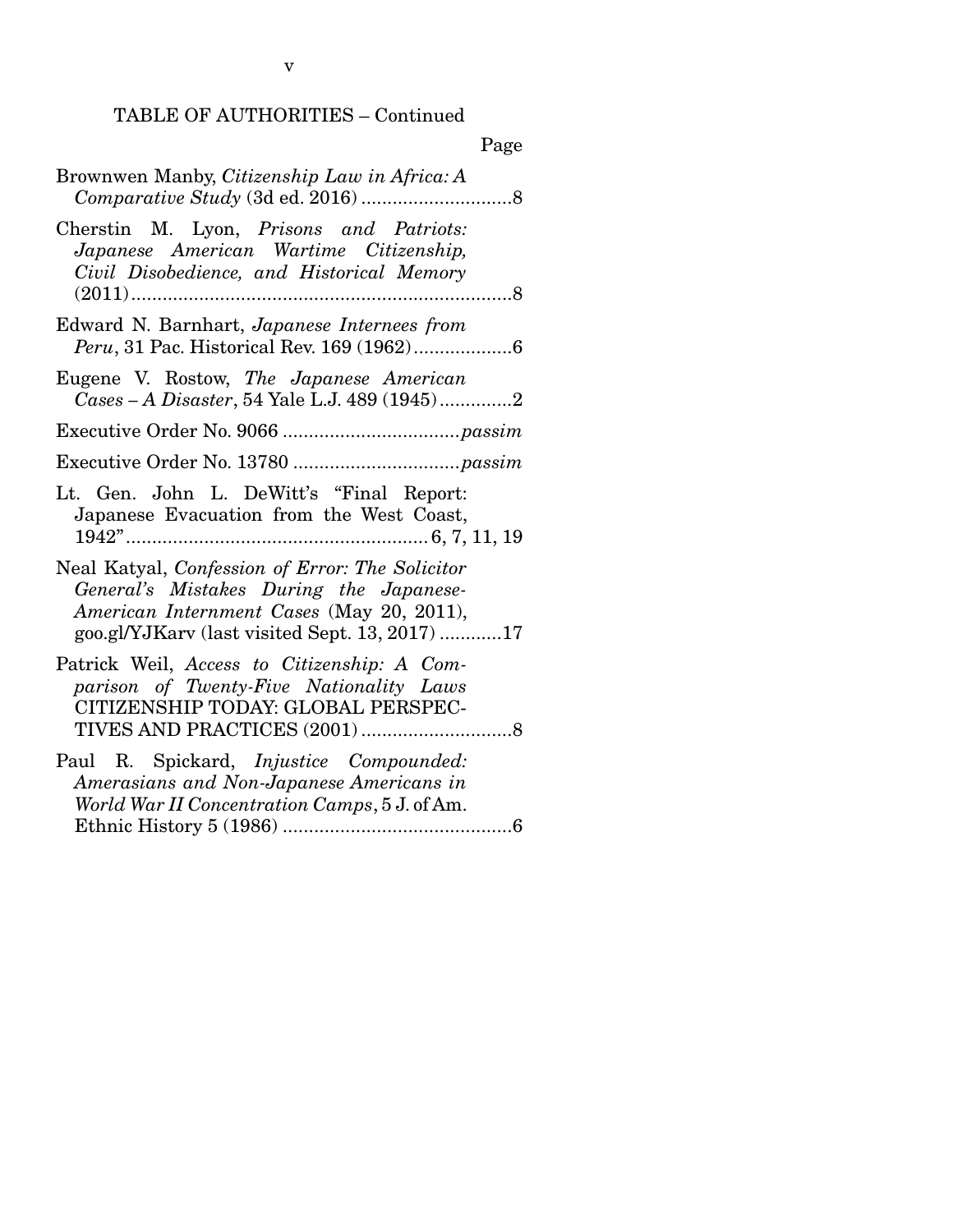TABLE OF AUTHORITIES – Continued

| Page                                                                                              |
|---------------------------------------------------------------------------------------------------|
| Peter Irons, Justice at War: The Story of the<br>Japanese Internment Cases 348 (1993)12, 17       |
| Renee Tawa, Childhood Lost: the Orphans of                                                        |
| Robert L. Brown and Ralph P. Merritt, Final<br>Report, Manzanar Relocation Center (1946)6         |
| Ron Nixon, <i>Homeland Security Report</i><br><i>Undercuts Travel-Ban Logic, N.Y. Times, Feb.</i> |
| Saboteur Ruling Assailed by Rome, N.Y. Times,                                                     |
| Testimony before House Naval Affairs                                                              |
| U.S. Comm'n on the Wartime Relocation and<br>Internment of Civilians, 96th Cong., Report:         |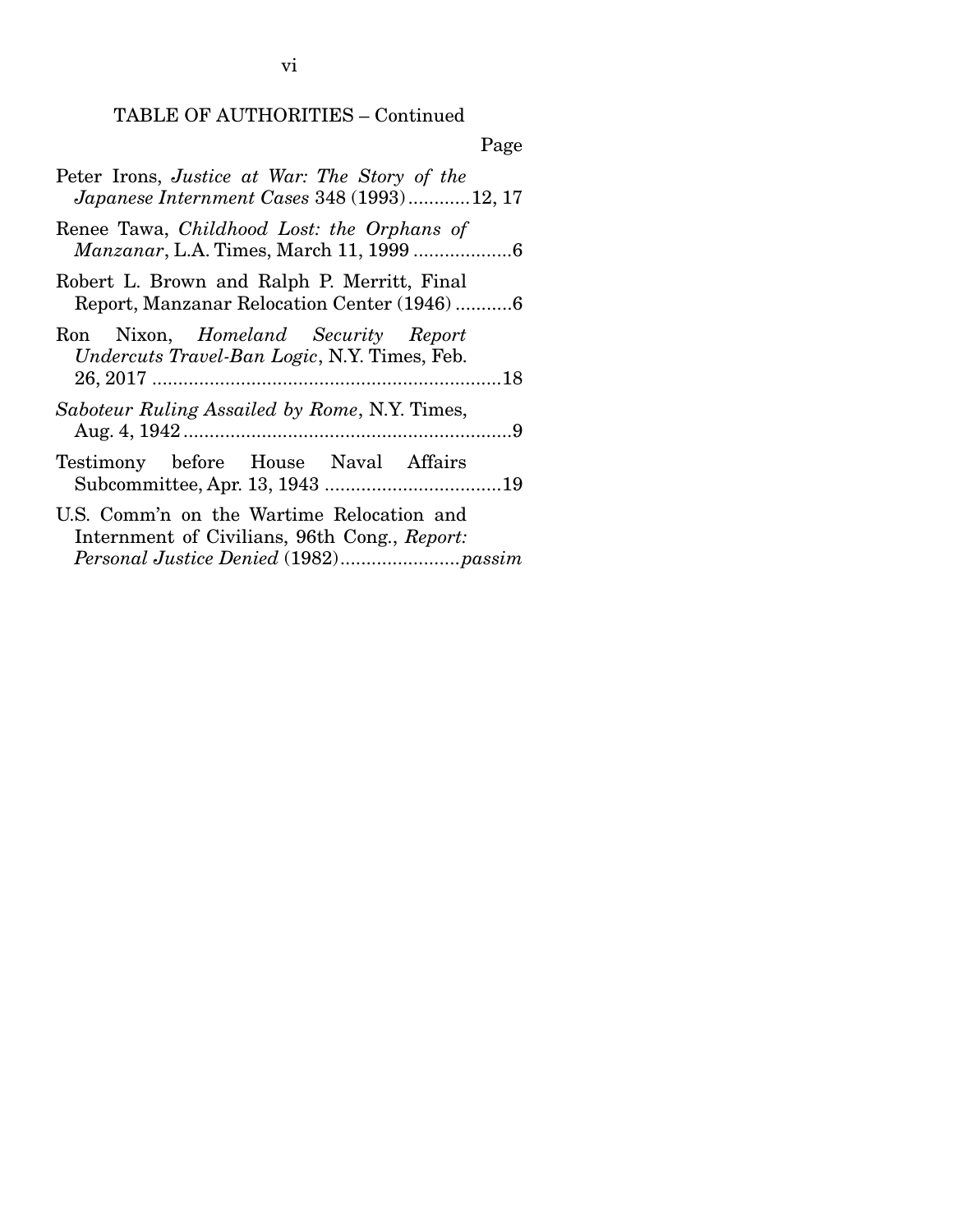#### INTEREST OF AMICUS CURIAE

 The Japanese American Citizens League ("JACL") is a nonprofit organization whose mission is to secure and safeguard the civil and human rights of Asian and Pacific Islander Americans and all communities affected by injustice and bigotry.<sup>1</sup>

 In 1943 and 1944, JACL urged this Court to declare unconstitutional the incarceration of nearly 120,000 Japanese Americans pursuant to Executive Order No. 9066. Emphasizing the overwhelming loyalty of the Japanese American community and its "confidence in American justice," JACL's filings in *Hirabayashi v. United States*, 320 U.S. 81 (1943), and *Korematsu v. United States*, 323 U.S. 214 (1944), asked this Court to look behind the government's specious invocation of "military necessity" and instead stand as a bulwark "[a]gainst this dangerous drift and tide, this loss of manpower, this senseless gift to enemy propagandists, this prodigal waste of goodwill and unity at home, this opportunistic drive of groups long organized for hate to inflate their fanatic grudge into a national and international issue[.]" Brief for JACL as *Amicus Curiae* in *Hirabayashi* ("JACL *Hirabayashi* Br."). JACL "look[ed] to this Court, as the guardians of the liberties of all the people of the United States – of which Japanese Americans are a living and integral

<sup>&</sup>lt;sup>1</sup> No counsel for any party authored this brief in whole or in part, and no person or entity other than amicus made a monetary contribution to its preparation or submission. Petitioners have filed a blanket letter of consent. Counsel for Respondents have consented to the filing of this brief.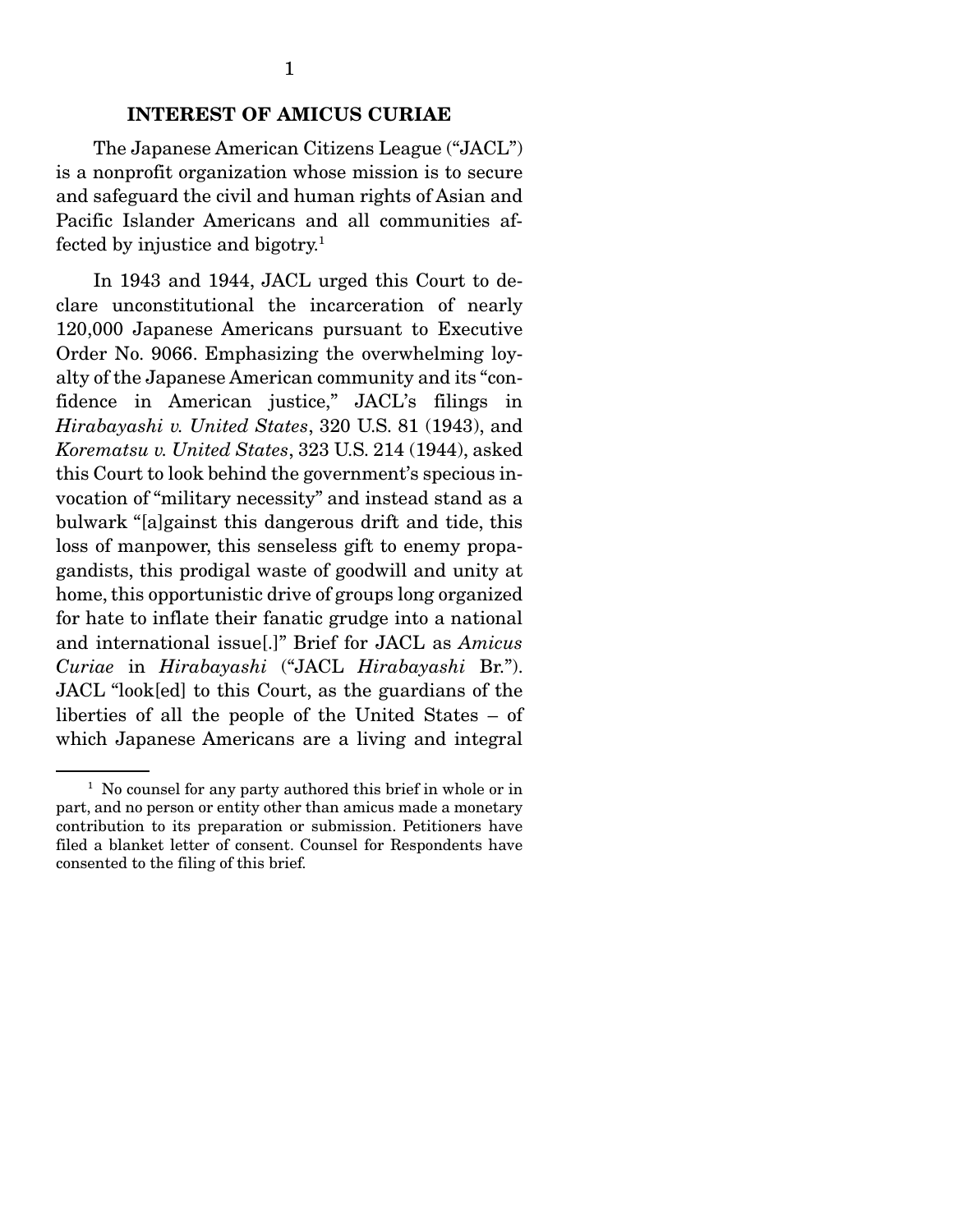part – with confidence to protect them from such discrimination as this, which is so alien to the American way of life, not for their sake alone, but also for the sake of every minority racial group in American life." *Id.*

 JACL's confidence was misplaced. The Court accepted the government's national security claims, clearing the way for tragedy and a lasting scar on American virtue. Immediately, scholars argued that "the basic issues should be presented to the Supreme Court again, in an effort to obtain a reversal" of these judicial "disasters," *see* Eugene V. Rostow, *The Japanese American Cases – A Disaster*, 54 Yale L.J. 489 (1945), but as a Congressional Commission noted in 1982, the country has "not been so unfortunate that a repetition of the facts has occurred to give the Court that opportunity," U.S. Comm'n on the Wartime Relocation and Internment of Civilians, 96th Cong., *Report: Personal Justice Denied* ("CWRIC Report"), at 239 (1982).

 Until now. Executive Order No. 13780 (the "Travel Ban Order") – and the flimsy, illogical, and trumpedup national security rationale upon which it rests – is such a repetition. Once again, the Government insists that this Court must accept its talismanic incantation of "national security" and shirk its core responsibility to take a hard look at arbitrary, discriminatory, and harmful treatment of a disfavored group.

 In its 1943 "Statement of Interest" in *Hirabayashi*, JACL explained that its concern was: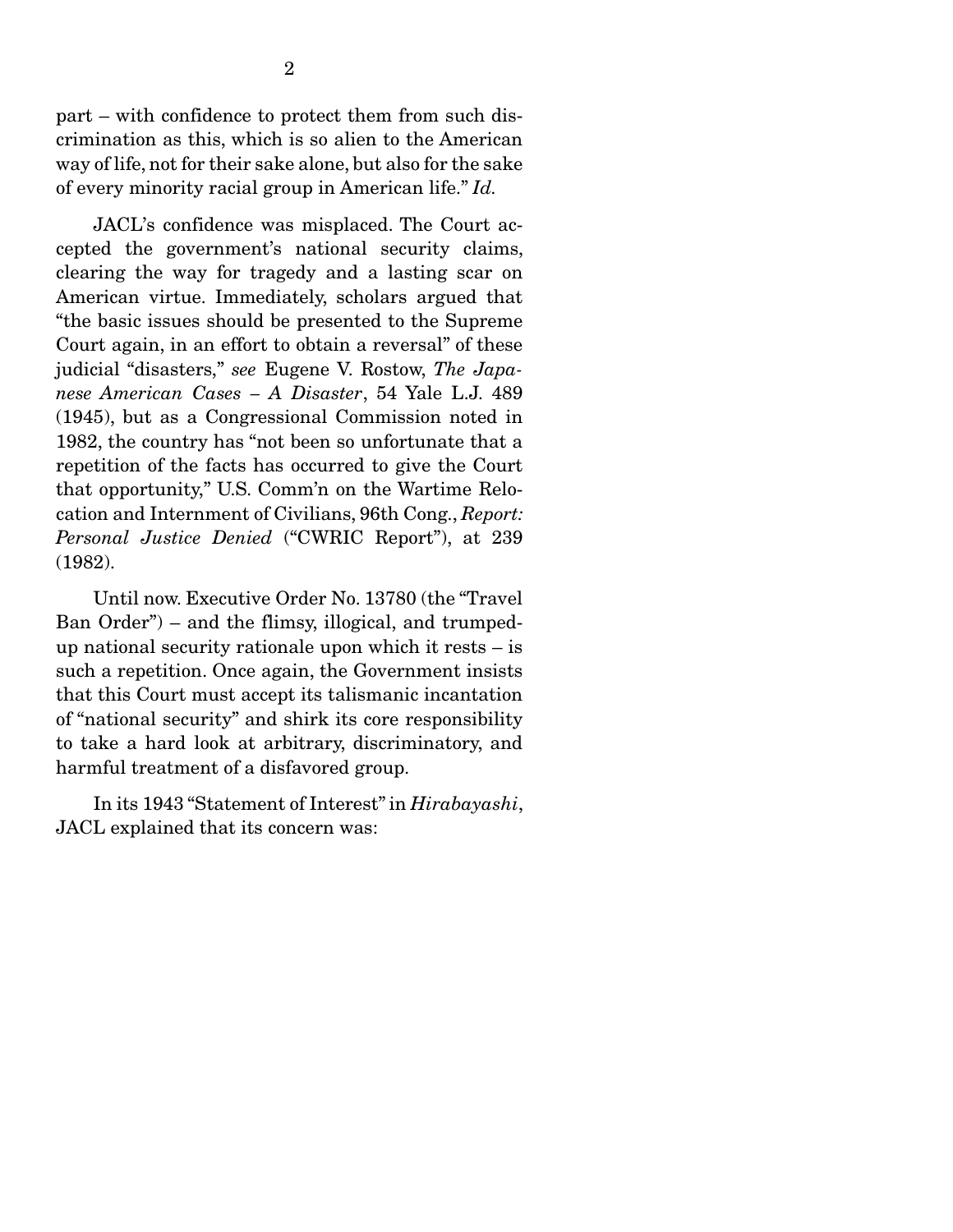not alone for its members, [but] for all the minority racial groups in this country who may be the next victims of similar discrimination resulting from war or other prejudices and hysterias, and for the preservation of civil rights for all[.]

#### JACL *Hirabayashi* Br. 9.

These same concerns compel JACL to write today.

SUMMARY OF ARGUMENT

--------------------------------- ---------------------------------

 History teaches the virtues of caution and skepticism when weighing the validity of vast, unprecedented exclusionary measures that target disfavored classes in the name of national security. Though *Hirabayashi* and *Korematsu* have been largely repudiated, *see, e.g.*, *Stenberg v. Carhart*, 530 U.S. 914, 953 (2000) (Scalia, J., dissenting) ("I am optimistic enough to believe that, one day, [this opinion] will be assigned its rightful place in the history of this Court's jurisprudence beside *Korematsu* and *Dred Scott*."), the deferential approach demonstrated by the Court during World War II left behind "a loaded weapon ready for the hand of any authority that can bring forward a plausible claim of an urgent need," *Korematsu*, 323 U.S. at 246 (Jackson, J., dissenting). The striking parallels between the Japanese Wartime Cases and the present case should inform the Court's analysis.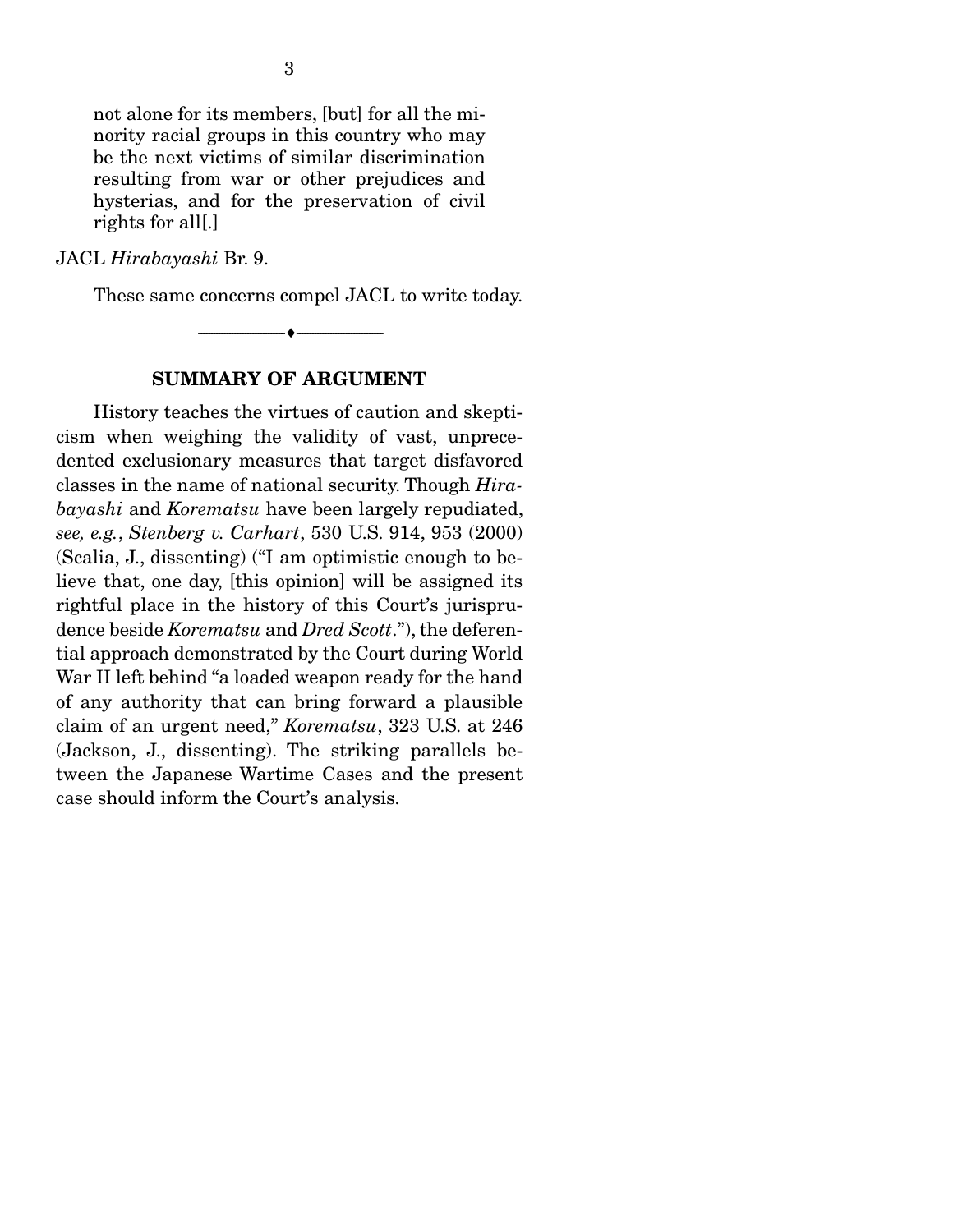A finding that improper animus motivated Executive Order No. 13780, however, is not necessary to declare the President's action unlawful. Congress delegated authority to the President to exclude entire classes upon a "find[ing]" that the aliens' entry "would be detrimental to the interests of the United States." 8 U.S.C. § 1182(f ). Meaningful scrutiny of the executive's finding of harm to United States interests can have a powerful preventative effect and will often be sufficient to guard against the use of racial, national or religious animus in the case of sweeping exclusions. Identifying the lack of any reasonable national security basis obviates the need for making an affirmative determination that the executive acted upon any improper motive. By making it clear that the Court will search for a meaningful basis for the challenged action, the Court can ensure that there is not yet another "repetition [that] imbeds that principle [of invidious discrimination] more deeply in our law and thinking and expands it to new purposes." *Korematsu*, 323 U.S. at 246 (Jackson, J., dissenting). The Travel Ban Order cannot withstand such scrutiny.

#### ARGUMENT

--------------------------------- ---------------------------------

## I. HISTORICAL PARALLELS BETWEEN EX-ECUTIVE ORDER NO. 9066 AND THE TRAVEL BAN ORDER SHOULD INFORM THE COURT'S ANALYSIS

 It is often so that "a page of history is worth a volume of logic." *N.Y. Trust Co. v. Eisner*, 256 U.S. 345, 349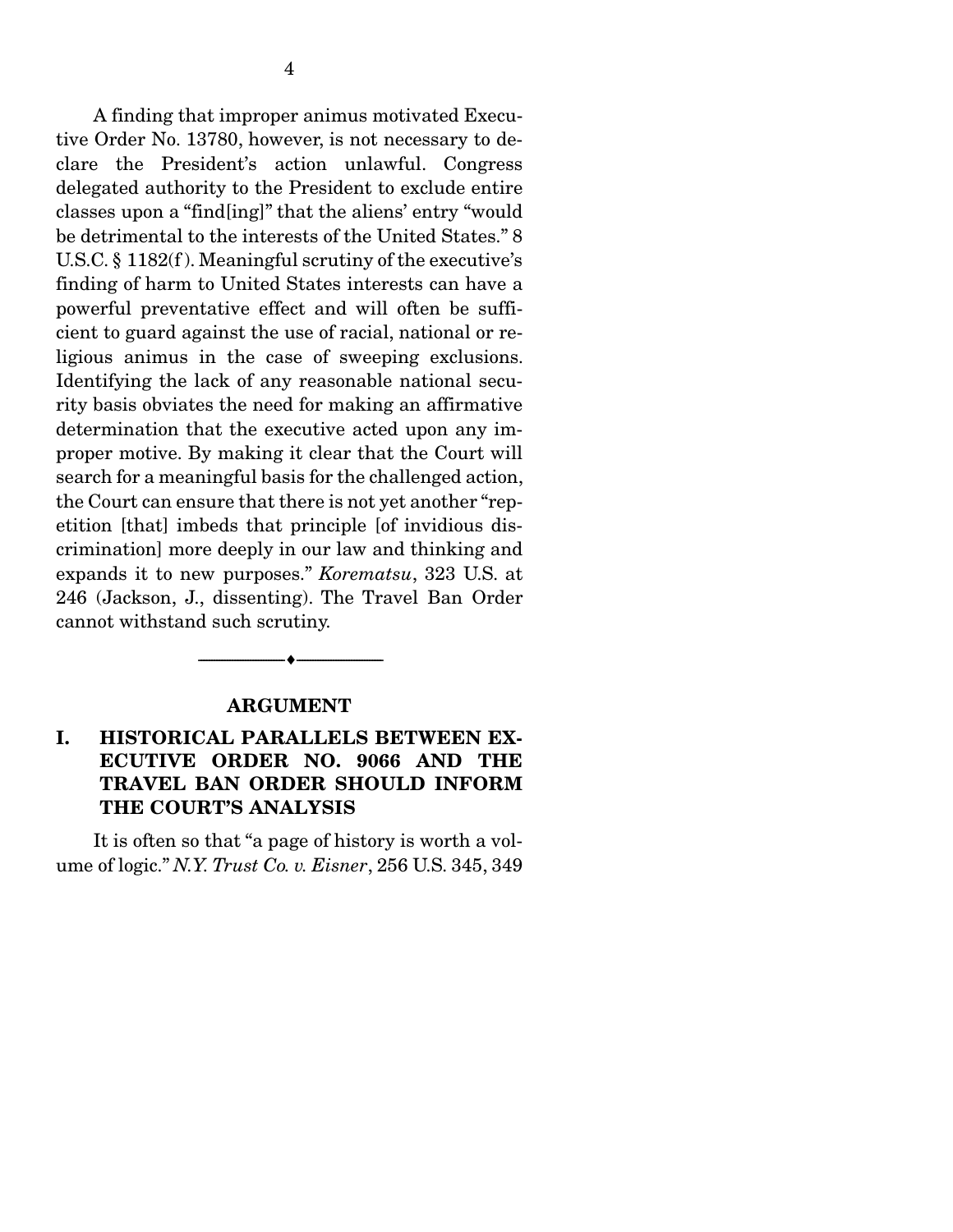(1921) (Holmes, J.). In this spirit, JACL respectfully urges that this Court's analysis should be informed by the striking parallels between the arguments and circumstances involved in this matter and those at issue in the Japanese Wartime Cases.

### A. Then, as now, the Government pursued a mass exclusionary measure of sweeping and senseless scope.

 Executive Order No. 9066, signed ten weeks after the attack on Pearl Harbor, empowered the Secretary of War and his military commanders to exclude from designated areas "any and all persons" if "necessary or desirable." The Order itself contained no direct reference to race, ethnicity, or nationality, but military authorities soon ordered the "evacuation" of nearly 120,000 persons of Japanese descent from the Pacific Coast. CWRIC Report, at 157. These men, women, and children – mostly American citizens – were torn from their homes, farms, businesses, and schools and sent to far-flung facilities, "to be held in camps behind barbed wire and released only with government approval." *Id*. at 10.

 The scope of the effort was unprecedented and cruel. Those incarcerated included thousands of members of the JACL, who had signed special oaths of allegiance to the United States; Japanese Americans who served the United States with distinction in World War I; and thousands more who would later fight for the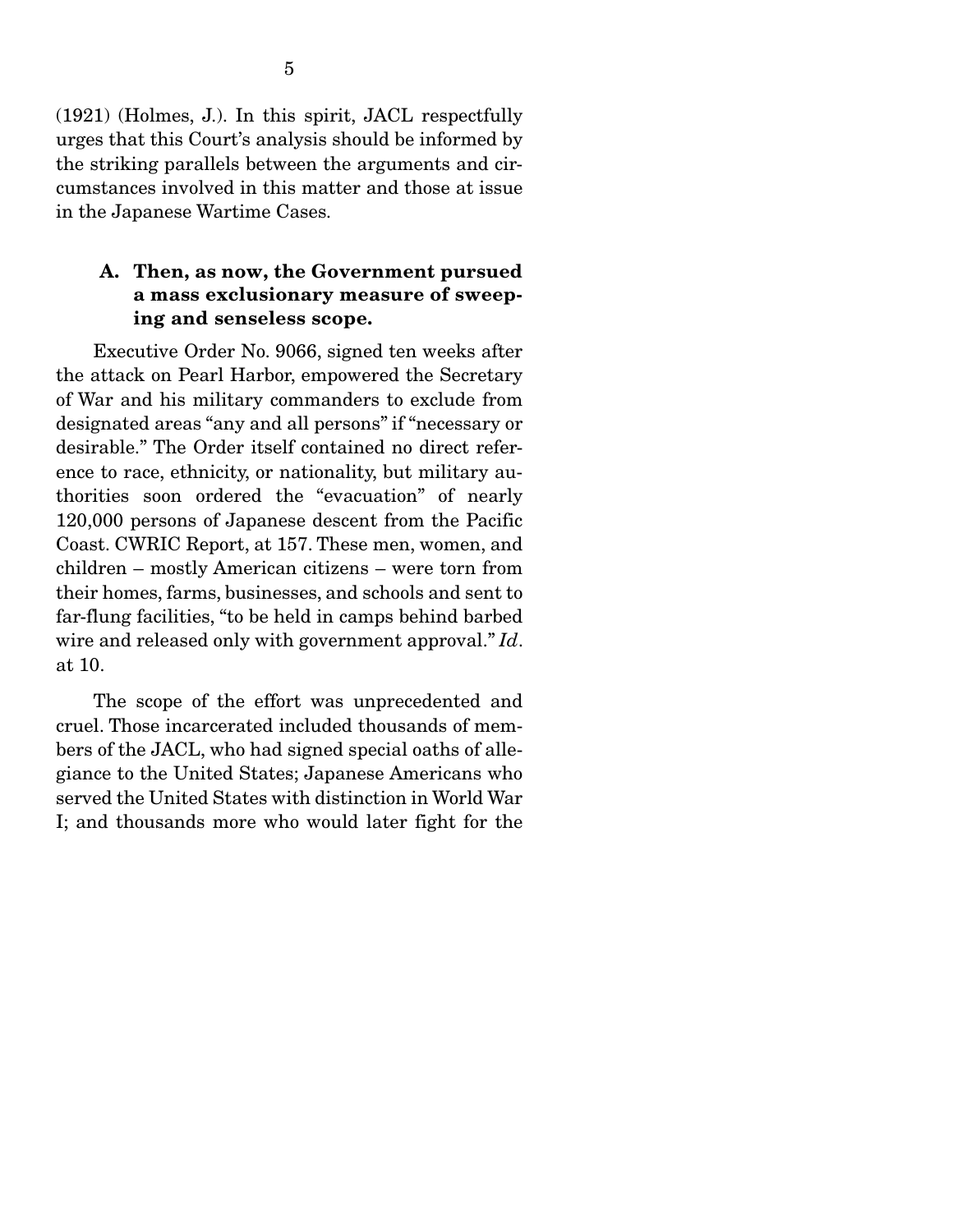United States in the Pacific Theater. *See* JACL *Hirabayashi* Br. 1, 91-92; CWRIC Report, at 253-60. It included persons "with as little as one-sixteenth Japanese blood [and] others who, prior to evacuation, were unaware of their Japanese ancestry." Lt. Gen. J. DeWitt, Final Report: Japanese Evacuation from the West Coast, 1942 ("DeWitt Report"), at 145 (1943). Over one hundred Japanese American children were plucked from orphanages and incarcerated at the Manzanar War Relocation Center. Robert L. Brown and Ralph P. Merritt, Final Report, Manzanar Relocation Center (1946); *see also* Renee Tawa, *Childhood Lost: the Orphans of Manzanar*, L.A. Times, March 11, 1999. Foster children in the custody of Caucasian foster parents were removed and incarcerated. Paul R. Spickard, *Injustice Compounded: Amerasians and Non-Japanese Americans in World War II Concentration Camps*, 5 J. of Am. Ethnic History 5, 12-14 (1986). The camps also held over 2,000 Latin Americans of Japanese descent, many of whom were not Japanese citizens and had never stepped foot in Japan. CWRIC Report, at 303-14; Edward N. Barnhart, *Japanese Internees from Peru*, 31 Pac. Historical Rev. 169 (1962).

 Government lawyers defending the program repeatedly told the Court that it was simply impossible to distinguish loyal Japanese Americans – concededly the vast majority of those evacuated and incarcerated – from those who might commit terrorist acts. An individualized approach to "prevent[ing] acts of espionage" was "fraught with extreme difficulty, if not wholly impossible," and only a blanket exclusion could "remove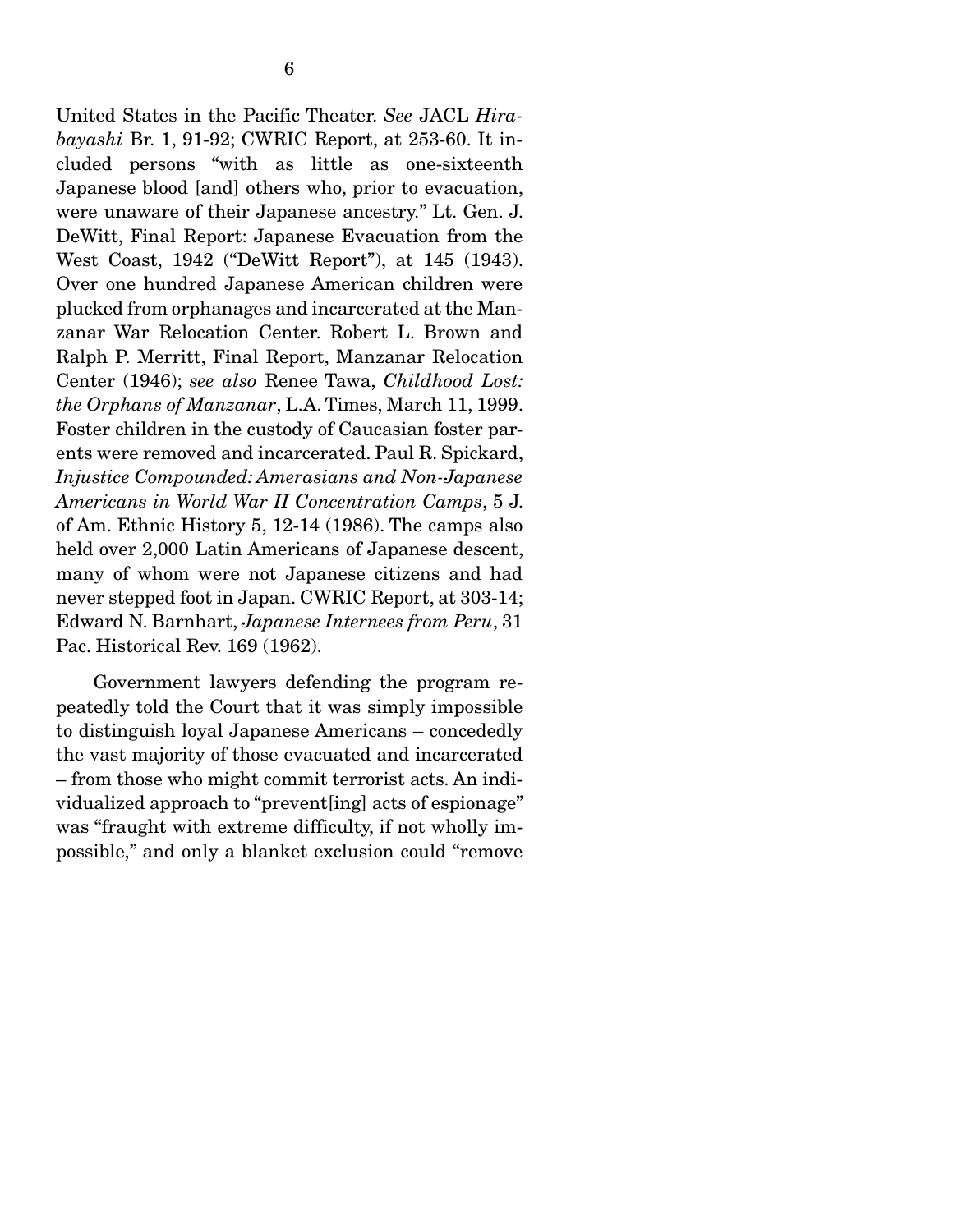the danger [of a possible terrorist attack] during all hours." Brief for the United States, *Korematsu* ("Gov't Br. in *Korematsu*") 22-23. Reliable information was difficult to ascertain because the Japanese constituted an "unassimilated, tightly knit racial group." DeWitt Report, at vii. Even with extreme vetting, it would be difficult for government officials "to look deep into the mind of a particular Japanese and determine whether his allegiance to the United States was so dominant within him as to overcome the ties of kinship or other intangible forces which might bind him to the members of an invading Japanese army." Gov't Br. in *Korematsu* 62-63. This Court accepted these arguments, credulously reasoning that "[a]t a time of threatened Japanese attack upon this country, the nature of our inhabitants' attachments to the Japanese enemy was consequently a matter of grave concern . . . [w]hatever views we may entertain regarding the loyalty to this country of the citizens of Japanese ancestry [as a whole]." *Korematsu*, 320 U.S. at 96, 99.

 The Travel Ban Order – which excludes 180 million men, women, and children from the United States from six countries, and all refugees – is likewise striking in its breadth and cruelty. Because the Order excludes on the basis of nationality, it targets many with only tenuous, if any, connection to the Designated Countries. The policy bars those who have not visited their birth-country in decades, and even those – like the *Nisei* (second generation) and *Sansei* (third generation) Japanese Americans incarcerated during World War II – who have never stepped foot in their "home"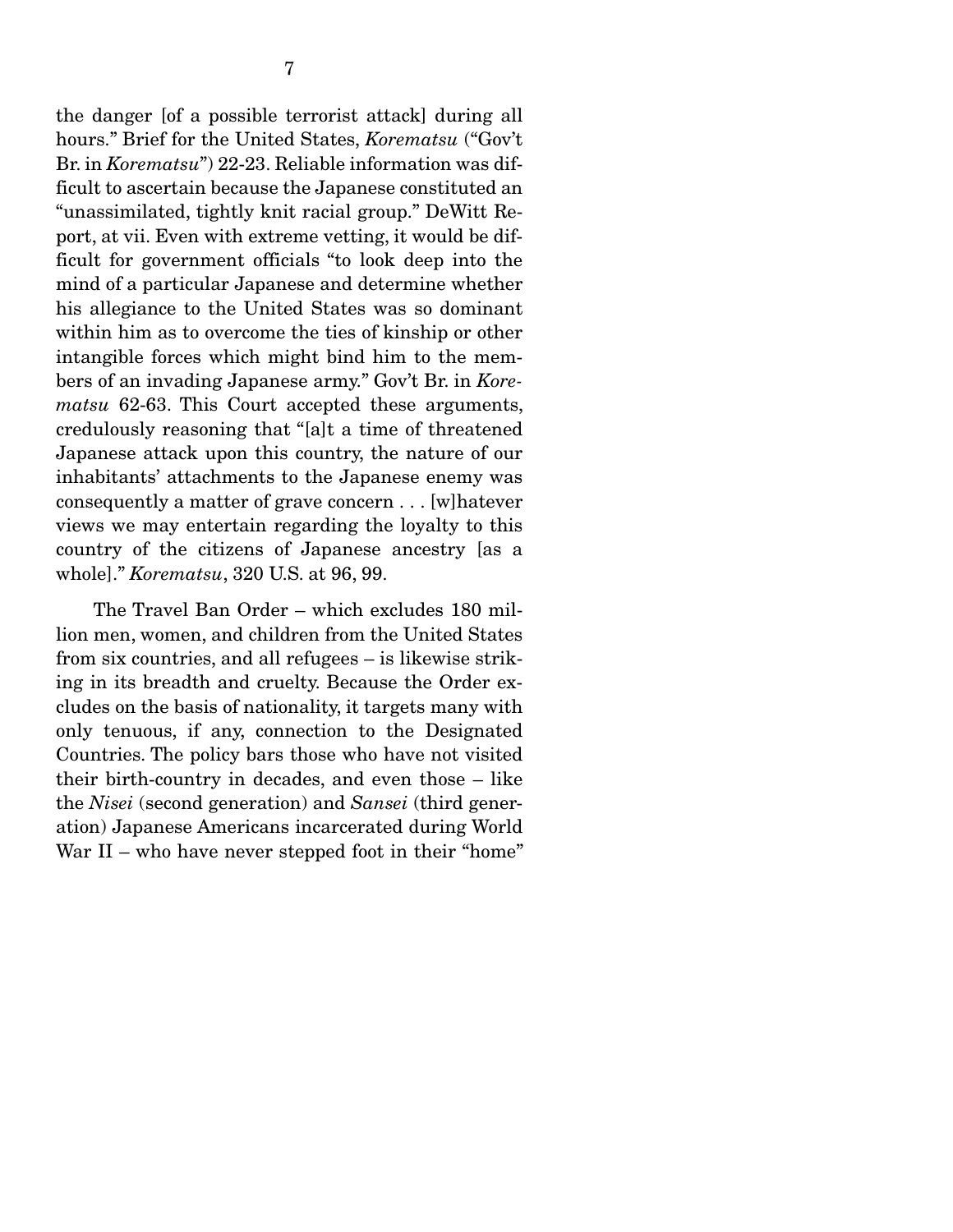countries. Thousands of European-born children (*e.g.*, a toddler born in Sweden to Iranian parents or an infant born in Spain to Libyan parents) are subject to the ban,2 but a British citizen who makes repeated trips to conflict areas in Syria or a Belgian citizen who becomes a terrorist in Yemen remain eligible for entry.

 Just as Executive Order No. 9066's blanket approach led to the incarceration of many of the Japanese Empire's most zealous opponents,<sup>3</sup> the Travel Ban Order's abandonment of individualized assessments results in the exclusion of even the avowed and proven opponents of the terrorist groups against which the action purportedly shields. Yet because the President states he has studied the situation and "determined that the Refugee Program is a means of entry wouldbe terrorists *may* seek to exploit," Gov't Br. 26 (emphasis added), those who are most vulnerable to such violence must suffer.

<sup>2</sup> *See* Patrick Weil, *Access to Citizenship: A Comparison of Twenty-Five Nationality Laws* 17-35 in CITIZENSHIP TODAY: GLOBAL PERSPECTIVES AND PRACTICES (2001) (discussing citizenship laws of European nations); Brownwen Manby, *Citizenship Law in Africa: A Comparative Study* (3d ed. 2016) (discussing citizenship laws of African nations) 55; Civil Code of Iran, art. 976(2) (providing automatic Iranian citizenship at birth to those born to Iranian fathers).

<sup>3</sup> Indeed, JACL leadership faced criticism from some within the community for the zeal with which the organization collaborated with American law enforcement and intelligence officials during World War II. *See* Cherstin M. Lyon, *Prisons and Patriots: Japanese American Wartime Citizenship, Civil Disobedience, and Historical Memory* (2011).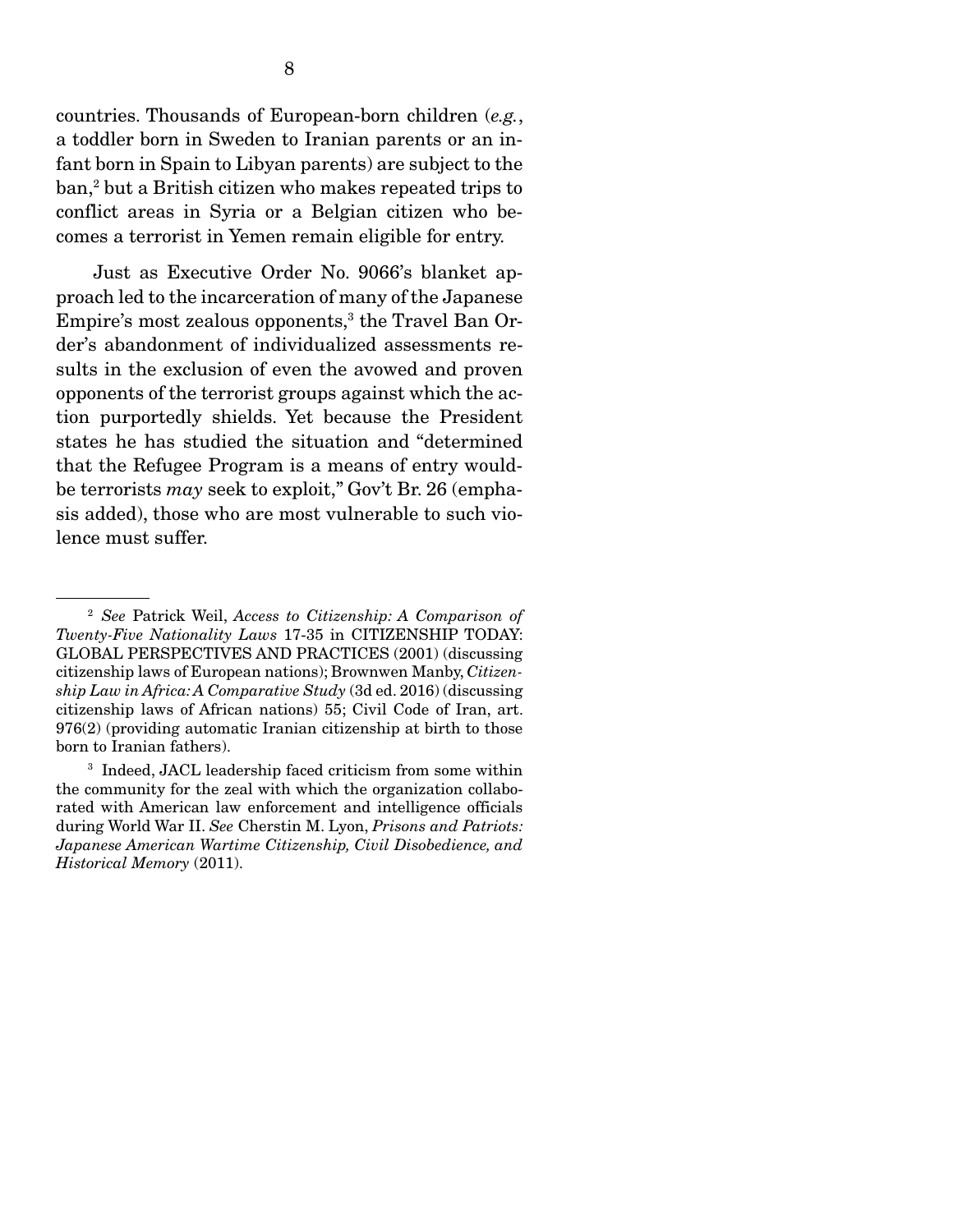The predictable result of this dragnet approach, as in World War II, is a propaganda coup for America's enemies. *Compare Saboteur Ruling Assailed by Rome*, N.Y. Times, Aug. 4, 1942, at 8 (noting Axis propaganda exploiting incarceration of 100,000 Japanese Americans) *with* Amarnath Amarasingam, *What ISIS Fighters Think of Trump*, POLITICO.com, Mar. 1, 2017, goo.gl/bSsBZH (last visited Sept. 13, 2017) (noting "[t]he President has given terrorist groups a propaganda victory beyond their wildest dreams").

### B. Then, as now, the exclusion's underinclusivity casts additional doubts on the proffered justification.

 The Government defended Executive Order No. 9066 on the ground that it was necessary to guard against "fifth column" activity by Axis Powers, yet comparable mass exclusion and incarceration efforts were never undertaken against German Americans and Italian Americans. As Justice Jackson pointed out, "[h]ad [Fred] Korematsu been one of four – the others being, say, a German alien enemy, an Italian alien enemy, and a citizen of American-born ancestors, convicted of treason but out on parole – only Korematsu's presence [in California] would have violated the order." 323 U.S. at 243 (Jackson, J., dissenting). The Government dismissed these concerns as "without substance," urging the Court not to second-guess military determinations that the Pacific Coast presence of the Japanese was "[t]he principal danger to be apprehended." Brief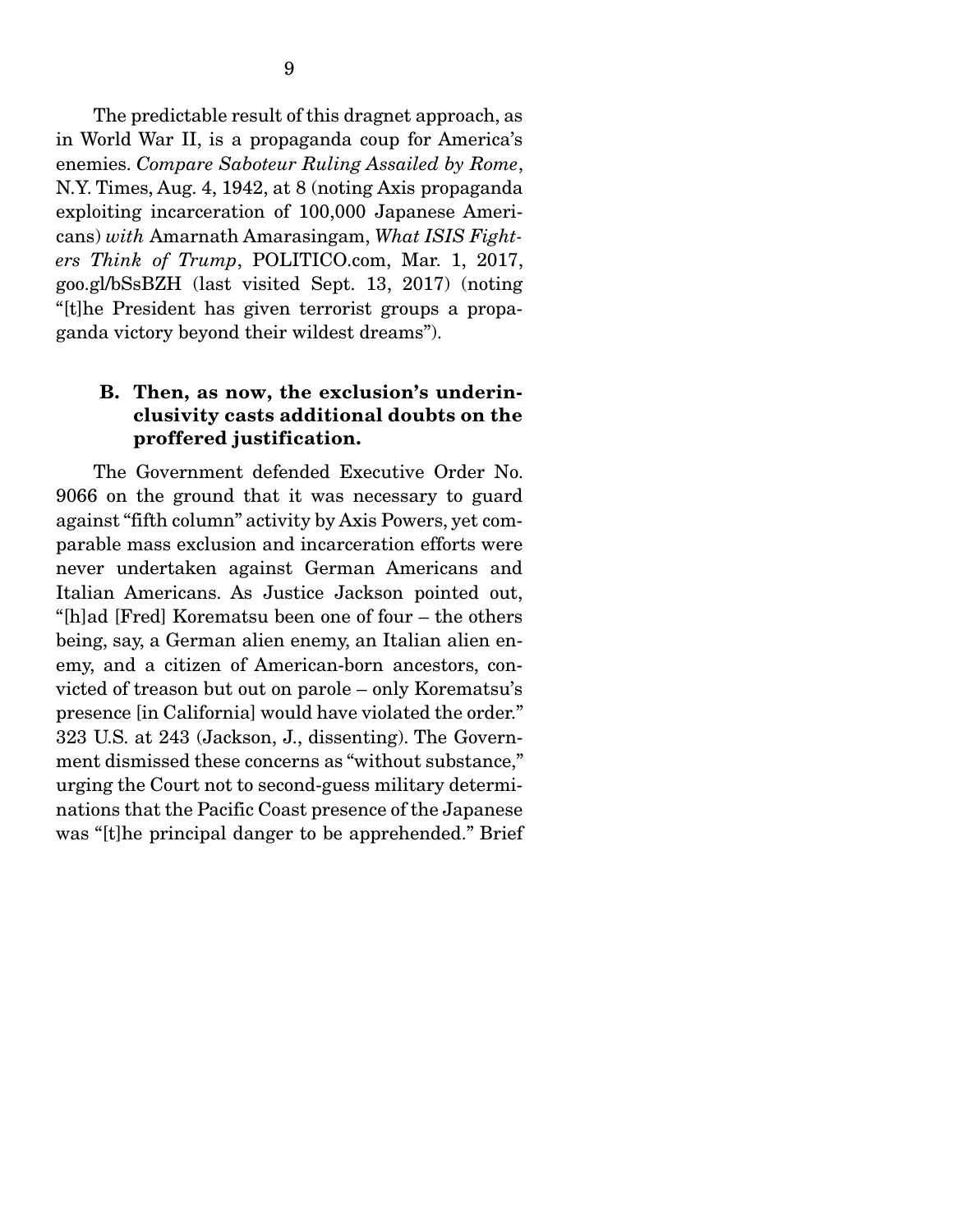for the United States, *Hirabayashi* ("Gov't Br. in *Hirabayashi*") 65; *but see* CWRIC Report, at 283-93 (identifying a host of ulterior reasons for lack of similar action against German Americans).

 The underinclusivity of the Travel Ban Order, in light of its stated rationale, raises similar concerns. According to a thorough study published in 2016, out of 154 foreign-born terrorists who committed or were convicted of attempting to commit a terrorist attack in the United States between 1975-2016, only 15 were from the six countries named in the Travel Ban Order; by comparison, 64 were from the five leading countries (Saudi Arabia (19), Pakistan (14), Egypt (11), Cuba (11), Croatia (11)), none of which are subject to the Travel Ban Order. Alex Nowrasteh, *Guide to Trump's Executive Order to Limit Migration for "National Security" Reasons*, CATO AT LIBERTY, Jan. 26, 2017, goo.gl/rQ916v (last visited Sept. 13, 2017). Attacks attributable to foreign-born terrorists resulted in some 3,024 deaths, but none of these attackers (who were born in 13 different countries) were from the six countries listed in the Travel Ban Order. *Id.* Even assuming that nationals of the six Designated Countries did pose a heightened danger, the Travel Ban Order has no effect on many nationals of those countries, "when the individual is traveling on a passport by a non-designated country." Travel Ban Order, Sec. 3(b)(4).

 Echoing its position during World War II, the Government here dispenses with these concerns in a footnote. *See* Gov't Br. 49 n.16. But the point is not that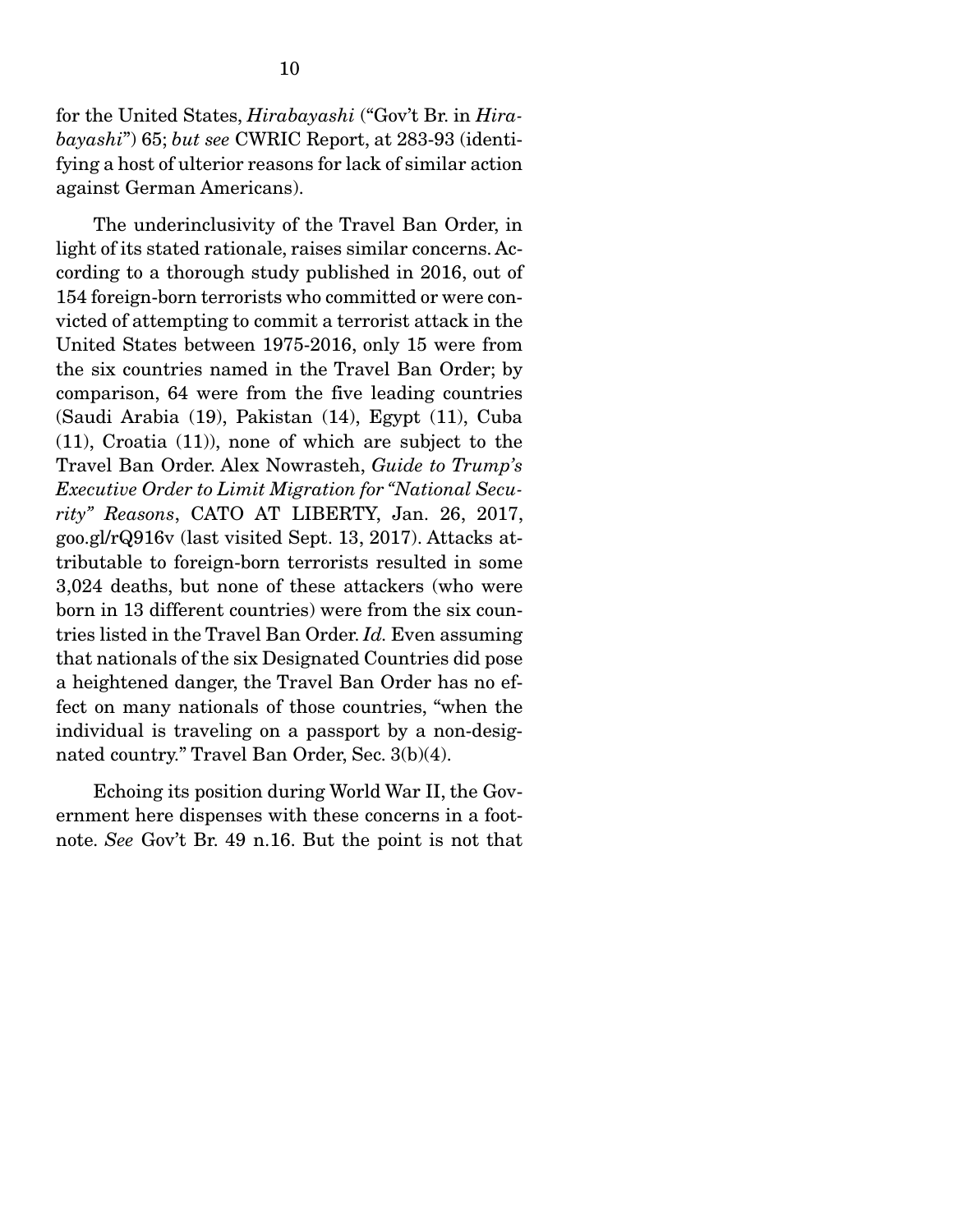this underinclusivity itself renders the Order unlawful. Rather, the gross mismatch between the Order's scope and its stated rationale counsels care in examining the Order's purported purpose, rationality, and justification.

### C. Then, as now, the Government invoked the specter of an ill-defined threat to national security to justify the exclusion.

 Executive Order No. 9066 invoked the necessity of "protection against espionage and against sabotage [for] national-defense" as its purpose and justification. In the wake of the attack on Pearl Harbor – which "crippled a major portion of the Pacific Fleet and exposed the West Coast to an attack which could not have been defensively impeded" – extraordinary precautions were required, according to the Government. DeWitt Report, at vii. As argued in the authoritative military account of the project, Lt. Gen. John L. DeWitt's "Final Report: Japanese Evacuation from the West Coast, 1942," the mass race-based incarceration "was impelled by military necessity." *Id*.

 Government lawyers hammered this point in *Hirabayashi* and *Korematsu*. "[T]he military situation was so grave, the danger of an enemy attack was so far within the realm of probability, and the peril to be apprehended from treacherous assistance to the enemy . . . was so substantial," the Solicitor General urged, that "it was a matter of high military necessity to take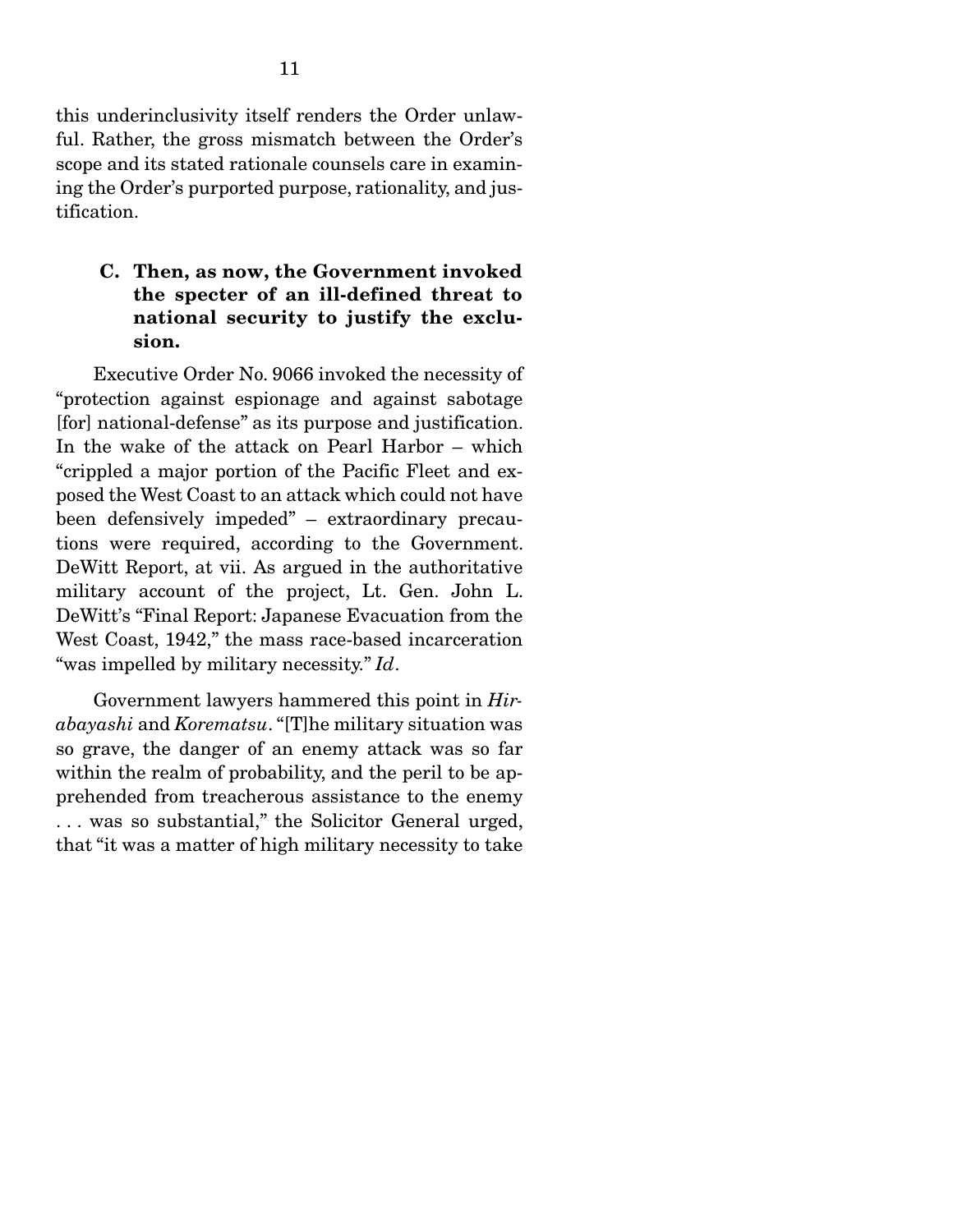prompt and adequate precautionary steps." Gov't Br. in *Hirabayashi* 60-61. The Court's interference with such measures "might spell the difference between the success or failure of any attempted invasion." *Id*. at 61.

 Despite the absence of a comparable existential danger to the United States today, the Government again invokes the specter of an ill-defined threat to national security to justify the President's Travel Ban Order. The chance of erroneously admitting "terrorist operatives or sympathizers" of Iranian, Libyan, Somali, Sudanese, Syrian, and Yemeni extraction, the Order asserts, is now "unacceptably high." Travel Ban Order, Sec. 1(f). Echoing the Government's justifications from 1943 and 1944, the Government again points to a (possible) dearth of reliable information about the broad class of individuals the Government excludes: Because there are "serious concerns" that these countries "*may* be unable or unwilling to provide needed information," the blanket exclusionary policy is warranted. Gov't Br. 45 (emphasis added).

#### D. Then, as now, the purported threat to national security was illusory.

 In 1980, in response to a growing redress movement, Congress established the Commission on Wartime Relocation and Internment of Civilians. Peter Irons, *Justice at War: The Story of the Japanese Internment Cases* 348 (1993). Tasked with "review[ing] the facts and circumstances surrounding Executive Order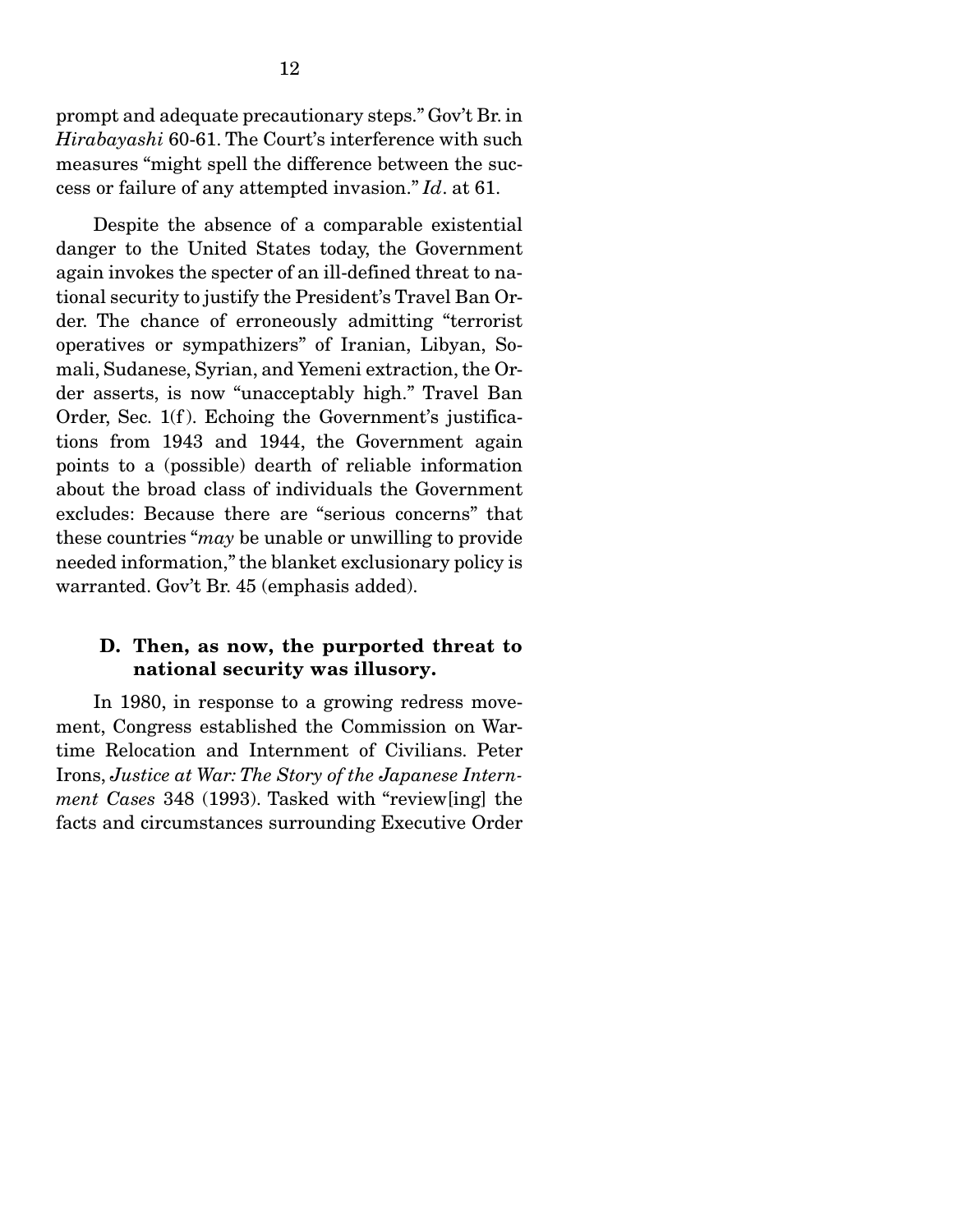[No.] 9066," the Commission carefully studied government records and received testimony from more than 750 evacuees, former government officials, public figures, and historians. CWRIC Report, at 1. When completed in December 1982, the Commission's unanimous 467-page Final Report concluded: "Executive Order 9066 was not justified by military necessity, and the decisions which followed from it – detention, ending detention and ending exclusion – were not driven by analysis of military conditions." *Id*. at 18. While military commanders bore much of the responsibility, the Commission also faulted President Roosevelt, who signed the Order "without raising the question to the level of Cabinet discussion or requiring any careful thorough review of the situation." *Id*. at 9. Congress largely adopted these findings when it passed the Civil Liberties Act of 1988, Pub. L. No. 100- 383, acknowledging that the "internment of civilians [was] carried out without adequate security reasons . . . and [was] motivated largely by racial prejudice, wartime hysteria, and a failure of political leadership." 50 U.S.C. § 4202.

 This conclusion vindicated the position JACL had urged this Court to adopt in 1943 and 1944. The Court did not "need to speculate concerning the nature of the alleged 'military necessity,'" JACL wrote, because documents that were already publicly available (including military memoranda and official reports) belied the Government's claims. JACL *Hirabayashi* Br. 40. At length, JACL demonstrated how each of the government's "considerations" were "[if] not preposterous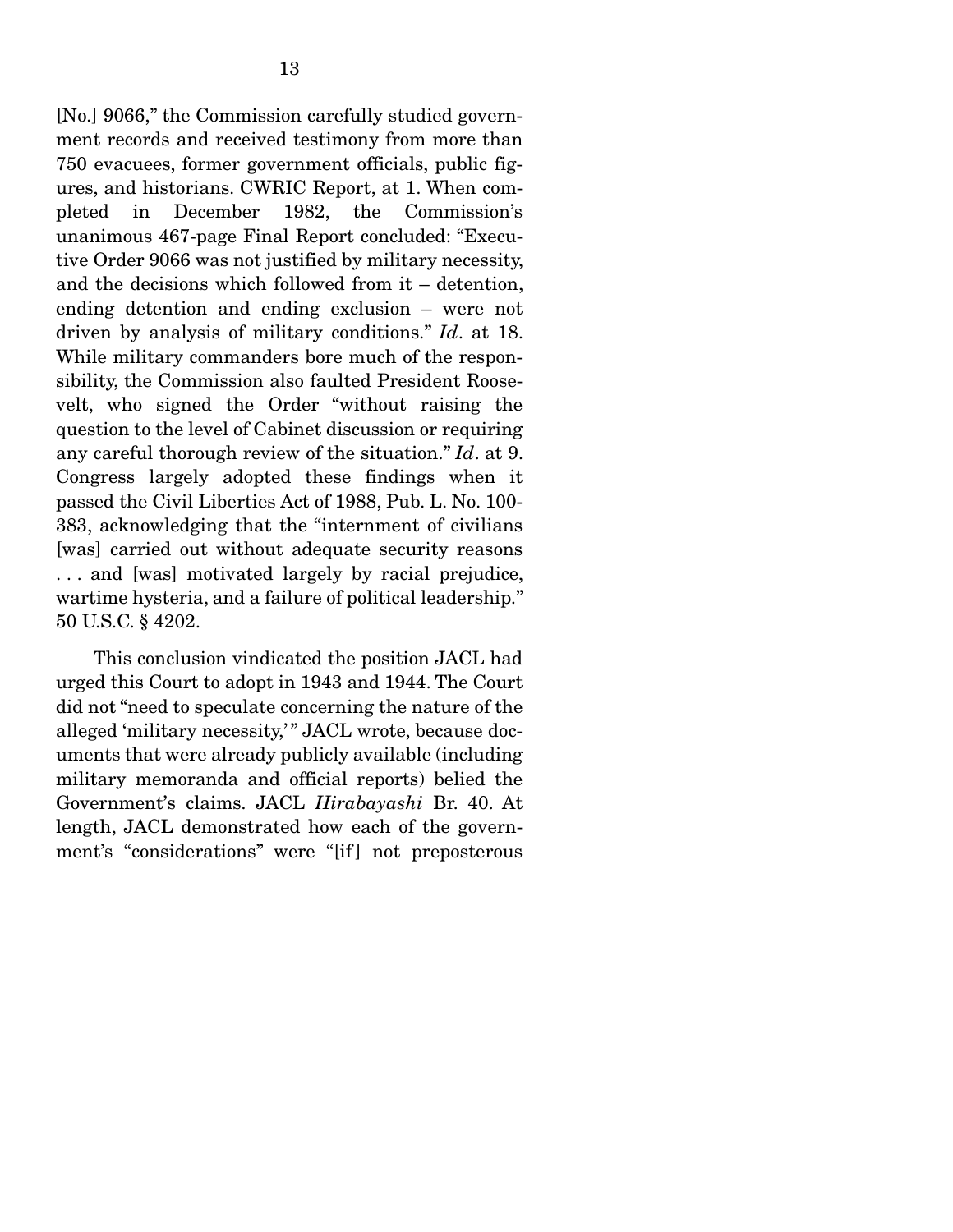and false . . . at the very least exaggerated and distorted." JACL *Korematsu* Br. 14-15. JACL beseeched the Court to take a hard (or even cursory) look at military officials' logic, such as the paradoxical claim: "The very fact that no sabotage has taken place to date is a disturbing and confirming indication that action will be taken." *Id*. at 12. Presciently, JACL warned that the Government's misleading arguments "in creating an impression of 'military necessity' are particularly reprehensible and dangerous, for, if they are allowed to go unchallenged they may become the means by which any group can be similarly victimized." *Id*. at 22.

 The Government offers up a similarly puzzling justification for the Travel Ban Order here. Mirroring the logic of military officials in 1942, the Travel Ban Order rests on the conclusion that the "*unrestricted* entry" of nationals of the six Designated Countries poses a significant danger, Travel Ban Order, Sec. 2(c) (emphasis added); of course, there is nothing "unrestricted" about the current visa issuance process, because Congress and the prior Administration already withdrew the participation of these countries in the Visa Waiver Program in favor of restricted entry through individual vetting. The Order implies that terrorists may seek to "infiltrate" the United States as refugees, *id.*, Sec. 1(b)(iii), but given the arduous and multiple vettings that refugees receive, the inevitable delays in entry, and the fact that UNHCR-approved refugees cannot pick their destination country, this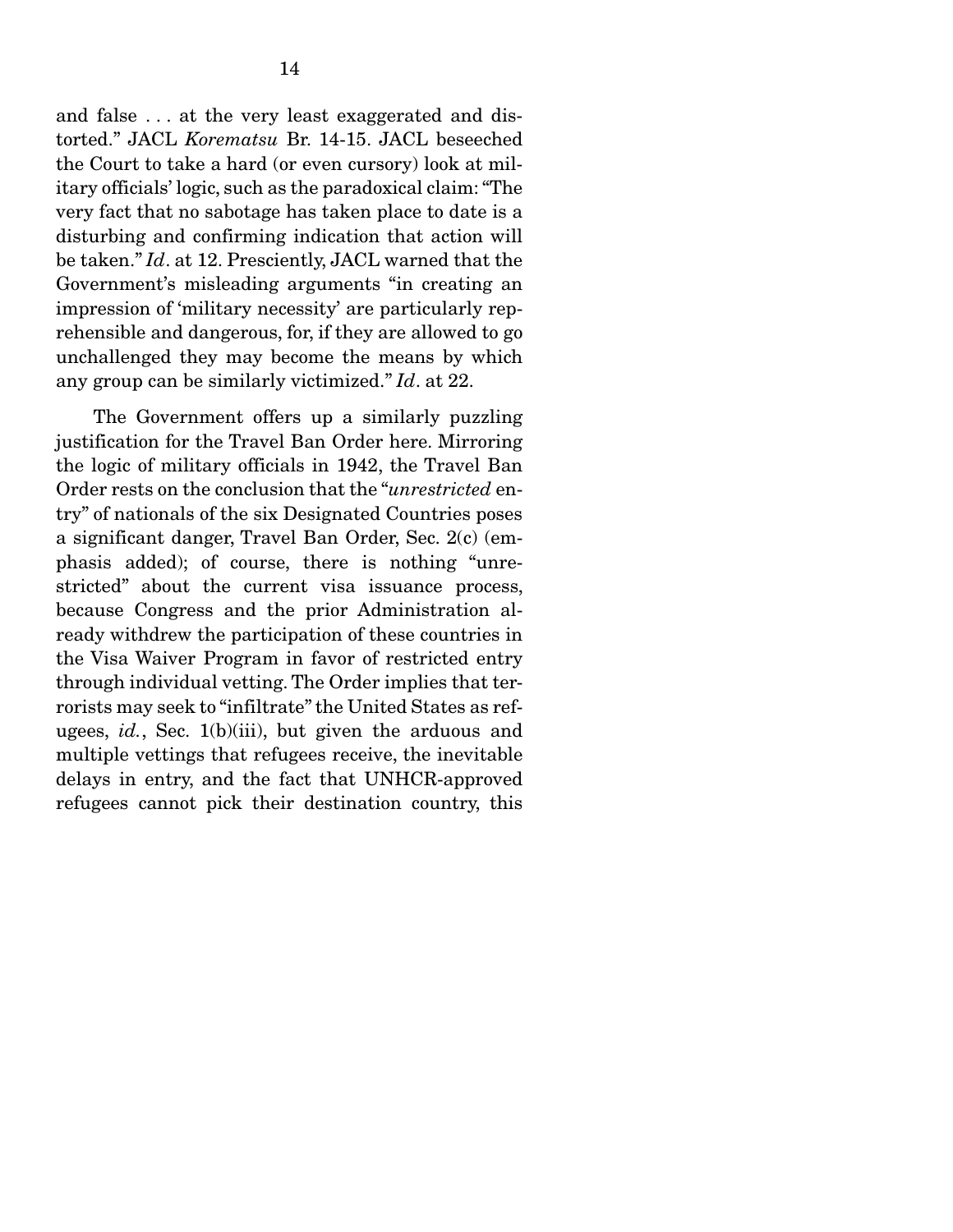suggestion strains credulity.<sup>4</sup> And, as noted previously, not a single person has been killed in a terrorist attack on U.S. soil by a national from any of the six Designated Countries since 1975. Nowrasteh, *Guide to Trump's Executive Order*.

 This data is, once again, evocative of the objective information the Court confronted in 1942. There, as Justice Murphy noted in dissent in *Korematsu*, there was no dispute that, despite lengthy Government recitations of the danger posed by Japanese Americans, "not one person of Japanese ancestry was accused or convicted of espionage or sabotage after Pearl Harbor while they were still free, a fact which is some evidence of the loyalty of the vast majority of these individuals and of the effectiveness of the established methods of combatting these evils." *Korematsu*, 323 U.S. at 241 (Murphy, J., dissenting). As in the 1940s, JACL urges the Court to carefully weigh the Government's "solemn recitation of facts and figures about one group" that misleadingly imply the dangerousness of such persons,

<sup>4</sup> Indeed, based on historical data the likelihood that terrorist attacks will be committed by admitted refugees is absolutely infinitesimal. From 1975 to the end of 2015, approximately 3.3 million refugees have been admitted to the United States. Alex Nowrasteh, Terrorism and Immigration: A Risk Analysis, 798 CATO INSTITUTE POLICY ANALYSIS 1, 23 (Sept. 13, 2016), goo.gl/p6ERih (last visited Sept. 13, 2017). During this period, only three have killed people in terrorist attacks on U.S. soil by refugees, all by Cuban nationals in the 1970s (before Cuba was designated a State Sponsor of Terrorism). *Id.* Thus, "[t]he chance of an American being murdered in a terrorist attack caused by a refugee is 1 in 3.64 *billion* per year[.]" *Id.* at 1 (emphasis in original).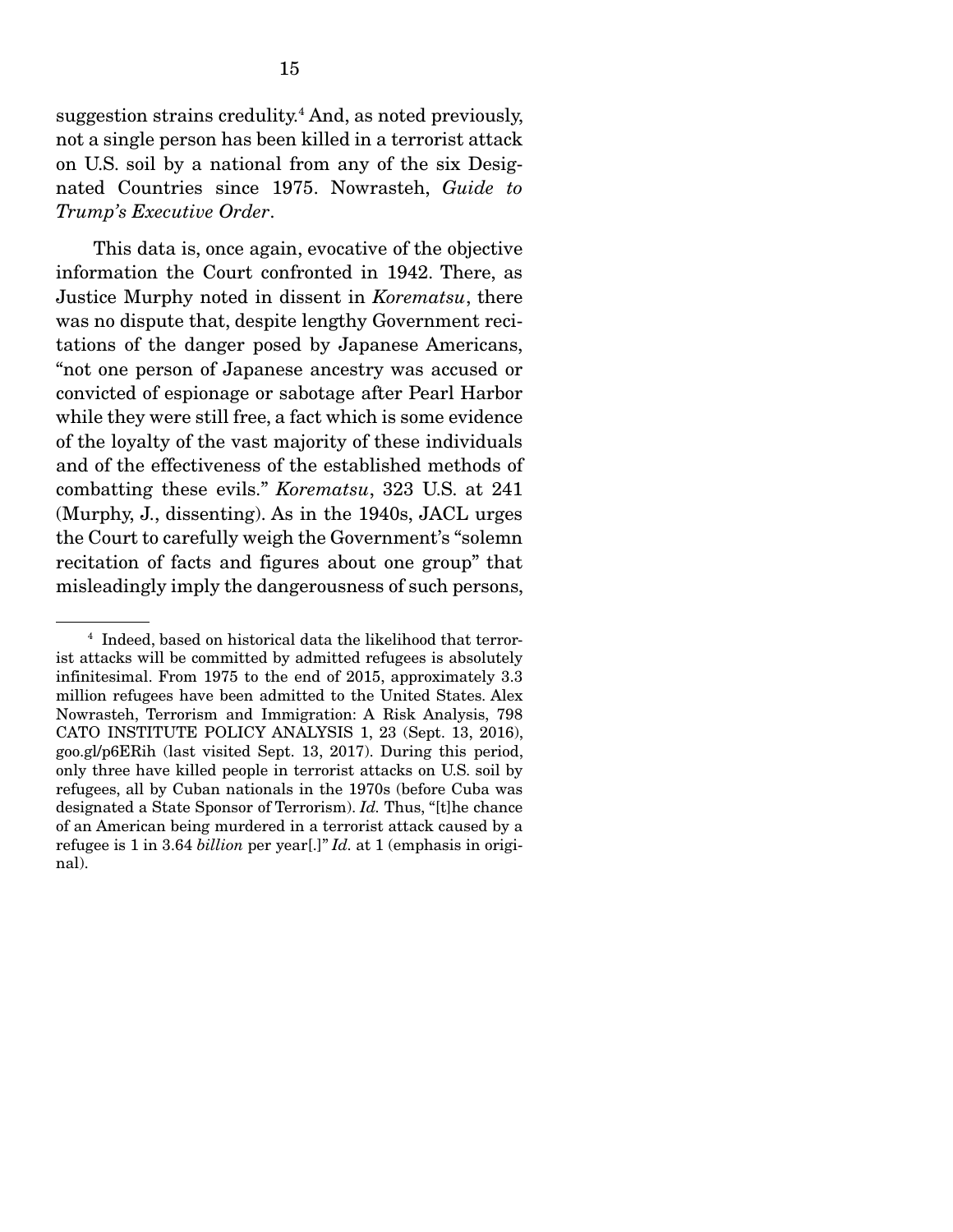and respectfully urges that "[i]f there is any doubt of the artificiality of the [sabotage/terrorism] argument, [the Government's] attempt to inflate the seriousness of the [danger posed by immigrants from the Designated Countries and refugees] should remove it." JACL *Korematsu* Br. 57.

### E. Then, as now, the Government was unwilling to reveal its own intelligence agencies' views of the purported threat.

 Since 1943-44, additional evidence has come to light – concealed by the Solicitor General over the written objection of Department of Justice lawyers – that would have further undercut the United States' claim of "military necessity." As the Acting Solicitor General formally acknowledged in a "Confession of Error" in 2011:

By the time the cases of Gordon Hirabayashi and Fred Korematsu reached the Supreme Court, the Solicitor General had learned of a key intelligence report that undermined the rationale behind the internment. The Ringle Report, from the Office of Naval Intelligence, found that only a small percentage of Japanese Americans posed a potential security threat, and that the most dangerous were already known or in custody. But the Solicitor General did not inform the Court of the report, despite warnings from Department of Justice attorneys that failing to alert the Court "might approximate the suppression of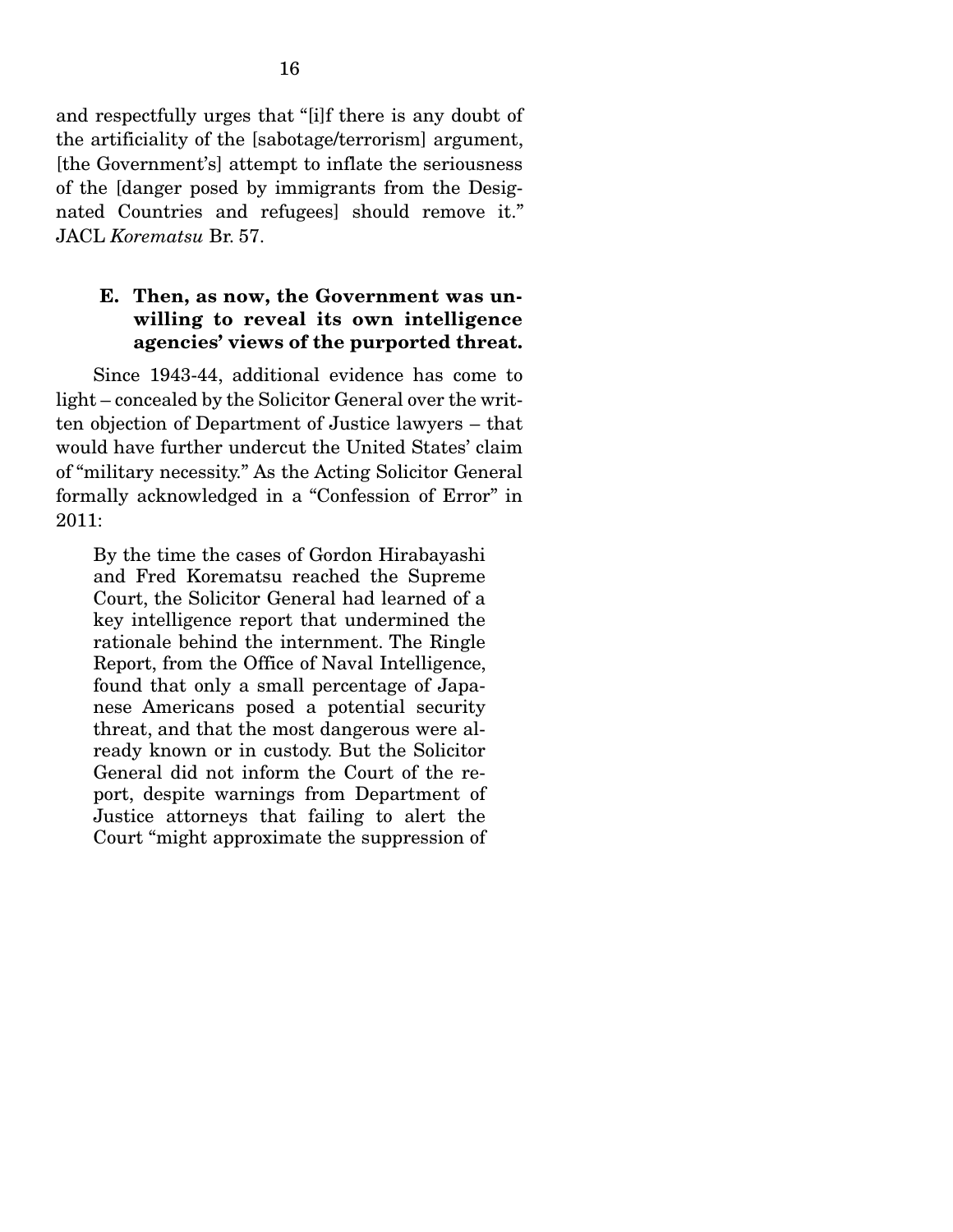evidence." Instead, he argued that it was impossible to segregate loyal Japanese Americans from disloyal ones. Nor did he inform the Court that a key set of allegations used to justify the internment, that Japanese Americans were using radio transmitters to communicate with enemy submarines off the West Coast, had been discredited by the FBI and FCC.

Neal Katyal, *Confession of Error: The Solicitor General's Mistakes During the Japanese-American Internment Cases* (May 20, 2011), goo.gl/YJKarv (last visited Sept. 13, 2017); *see also* CWRIC Report, at 51 (noting FBI and Naval Intelligence "saw only a very limited security risk from the ethnic Japanese; none recommended a mass exclusion or detention of all people of Japanese ancestry"); Peter Irons, *Justice at War* (1983) (identifying additional concealment and misrepresentations by Government officials). This lack of candor served as the basis for successful *coram nobis* petitions brought by Korematsu and Hirabayashi nearly half a century after their wrongful convictions. *See Korematsu v. United States*, 584 F. Supp. 1406 (N.D. Cal. 1984); *Hirabayashi v. United States*, 627 F. Supp. 1445 (W.D. Wash. 1986), *affirmed in part, reversed in part*, 828 F.2d 591 (9th Cir. 1987).

 Troubling echoes of this deception have already surfaced in relation to the Travel Ban Order. For example, in February 2017, newspapers reported the existence of a leaked Department of Homeland Security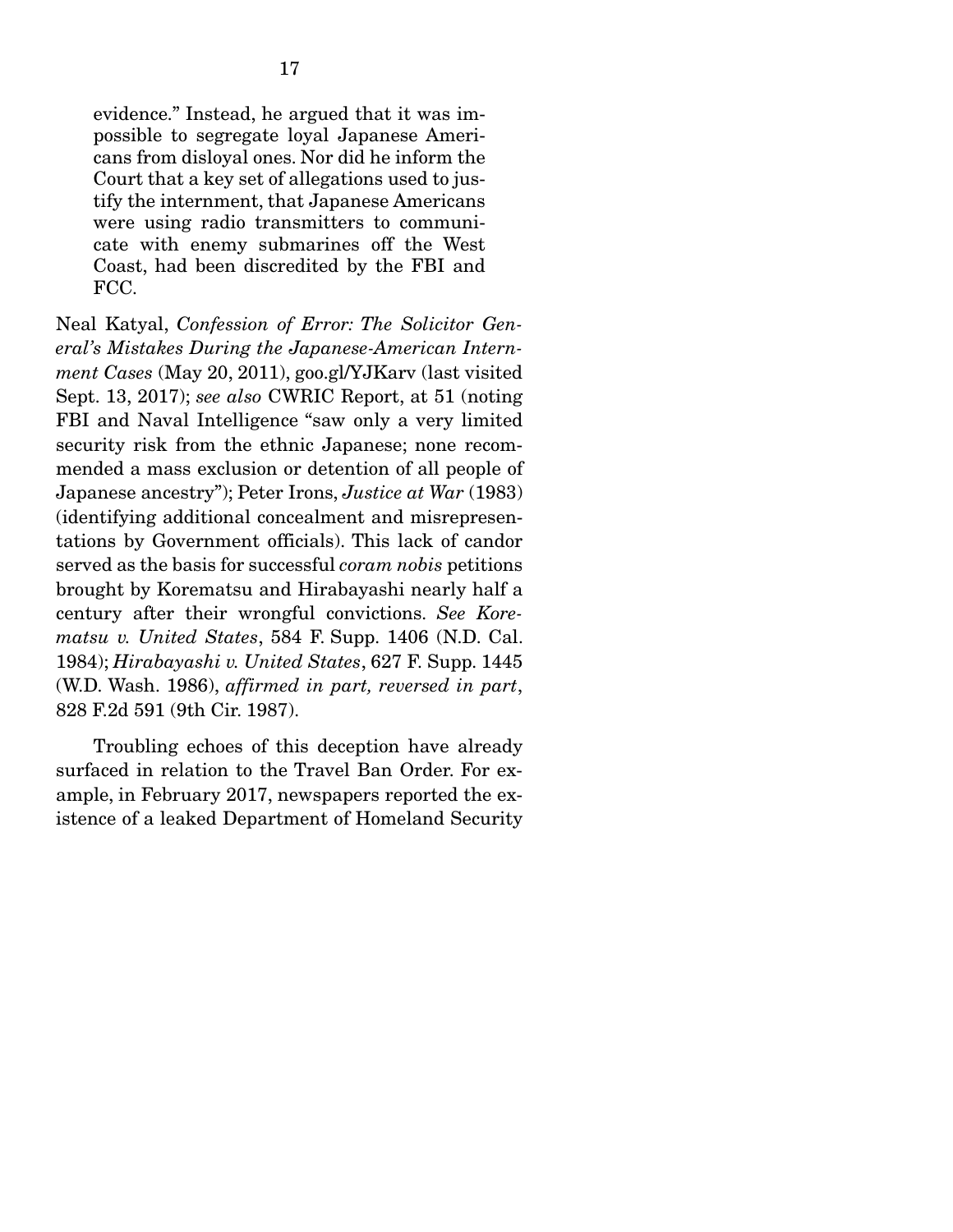assessment that concluded citizenship is an "unreliable" threat indicator and that "citizens of countries affected by [an earlier iteration of the Travel Ban Order are] rarely implicated in US-Based Terrorism." *See*  Ron Nixon, *Homeland Security Report Undercuts Travel-Ban Logic*, N.Y. Times, Feb. 26, 2017, at A20. Before this Court, the Solicitor General now refers to the study as a "*purported* leaked 'draft DHS report,' " Gov't Br. 48 (emphasis added), apparently seeking to cast doubt on its authenticity. Such obfuscation is worrisome given that the White House and the Department of Homeland Security have publicly confirmed the report's authenticity. *See* Nixon, *Homeland Security Report.* 

## F. Then, as now, the vast weight of evidence strongly suggests that intolerance and bigotry, not a genuine concern for national security, animated the sweeping exclusion.

 Rather than "military necessity," the Congressional Commission concluded in 1982, "race prejudice, war hysteria and a failure of political leadership" produced "a policy conceived in haste and executed in an atmosphere of fear and anger." CWRIC Report, at 18; *accord* 50 U.S.C. § 4202.

 This, too, was plain at the time the Court heard the Japanese Wartime Cases. In a critical February 14, 1942 memorandum recommending evacuation, for example, Gen. DeWitt explained, "In the war in which we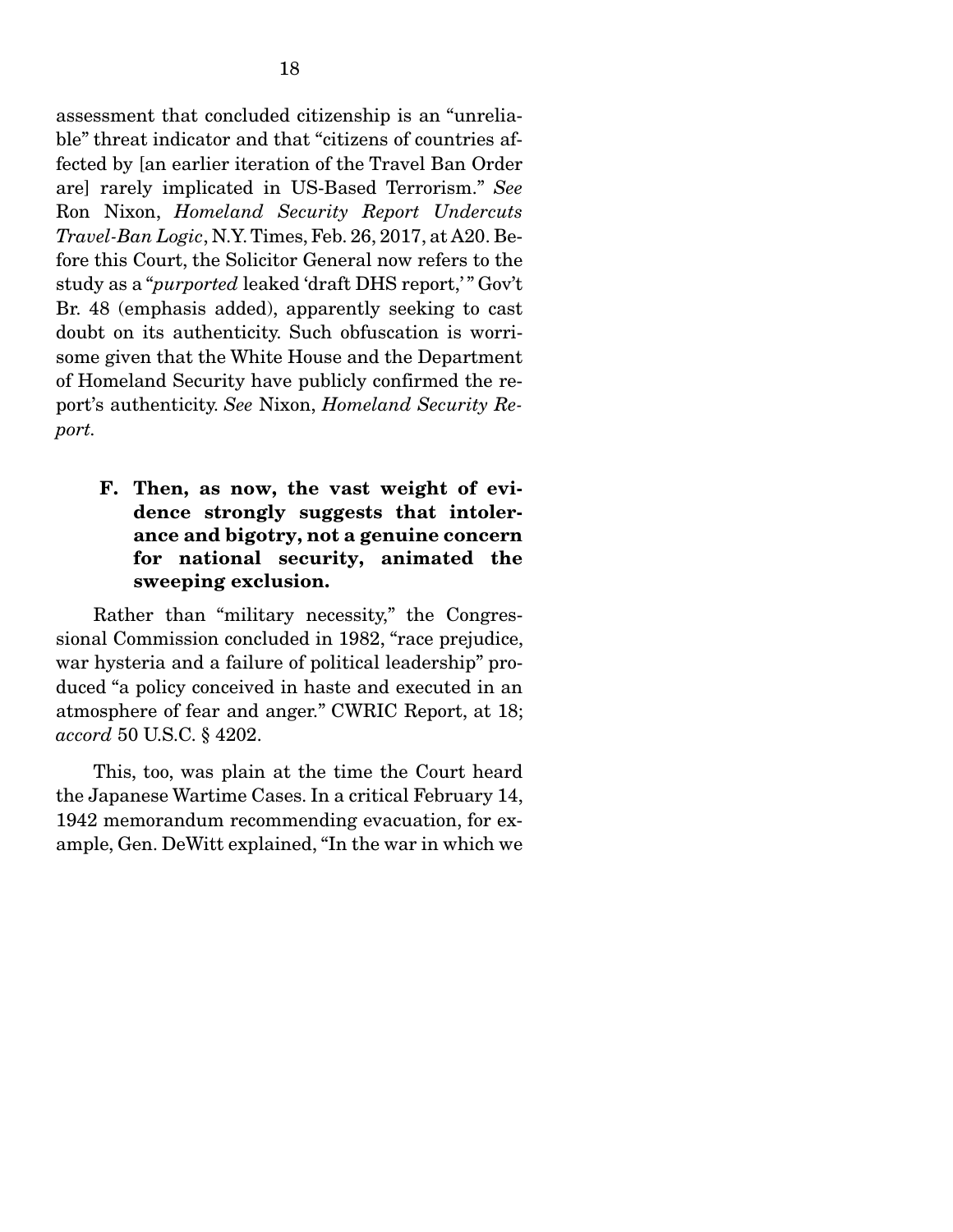are now engaged racial affinities are not severed by migration. The Japanese race is an enemy race and while many [are second- and third-generation U.S. born citizens] the racial strains are undiluted." JACL *Korematsu* Br. 11 (quoting DeWitt Report, at 34). A year later, Gen. DeWitt testified before Congress: "The danger of the Japanese was . . . espionage and sabotage. It makes no difference whether he is an American citizen, he is still a Japanese." Testimony before House Naval Affairs Subcommittee, Apr. 13, 1943 (quoted in CWRIC Report, at 66). He repeated the remarks to journalists, in more concise form, the following day: "[A] Jap is a Jap." CWRIC Report, at 66; JACL *Korematsu* Br. 154 ("We know [Gen. DeWitt's] opinion of Americans of Japanese descent."). In upholding the evacuation and incarceration of Japanese Americans, the *Korematsu* majority assiduously avoided the broader context of anti-Japanese prejudice that helped produce Executive Order No. 9066. *See* 323 U.S. at 223 ("To cast this case into outlines of racial prejudice . . . merely confuses the issue."); *but see* 323 U.S. at 233 (Murphy, J., dissenting) ("Such exclusion . . . falls into the ugly abyss of racism.").

 The toxic combination that allowed the mass incarceration of Japanese Americans during World War II – a collective mistrust among large segments of the general population, and individual animus on the part of officials – resurfaces with the promulgation of the Travel Ban Order. As with the abundant record of Lt. Gen. DeWitt's racist declarations, the record in this case contains unavoidable evidence of President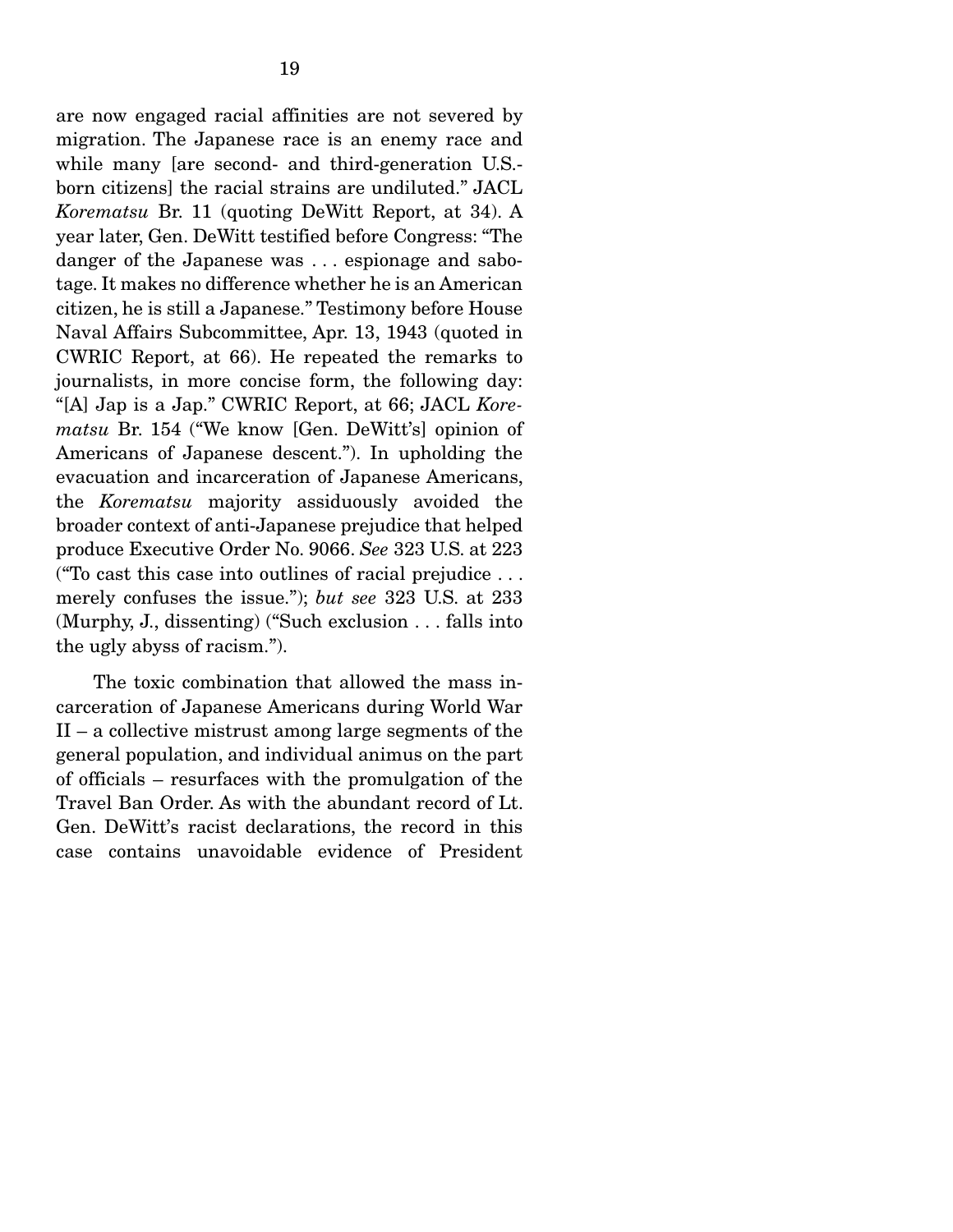Trump's anti-Muslim prejudice and bigotry. As Judge Watson found below:

The Government appropriately cautions that, in determining purpose, courts should not look into the "veiled psyche" and "secret motives" of government decisionmakers and may not undertake a "judicial psychoanalysis of a drafter's heart of hearts." Govt. Opp'n at 40 (citing McCreary, 545 U.S. at 862, 125 S.Ct. 2722). The Government need not fear. The remarkable facts at issue here require no such impermissible inquiry. For instance, there is nothing "veiled" about this press release ... Nor is there anything "secret" about the Executive's motive specific to the issuance of the Executive Order. . . .

*Hawai'i v. Trump*, No. 17-050, 2017 WL 1011673, at \*13 (D. Haw., Mar. 15, 2017). After reciting several incendiary and bigoted statements, Judge Watson continued: "There are many more." *Id.*

G. Then, as now, the Government insisted that the Court abdicate its core responsibilities and do no more than accept at face value the Government's naked, pro forma invocation of national security.

 The core of the Government's message some seventy years ago was straightforward: in times of great danger, the Court should not cripple the Executive Branch's "power to wage war successfully" by secondguessing the judgment of "those whose duty it was to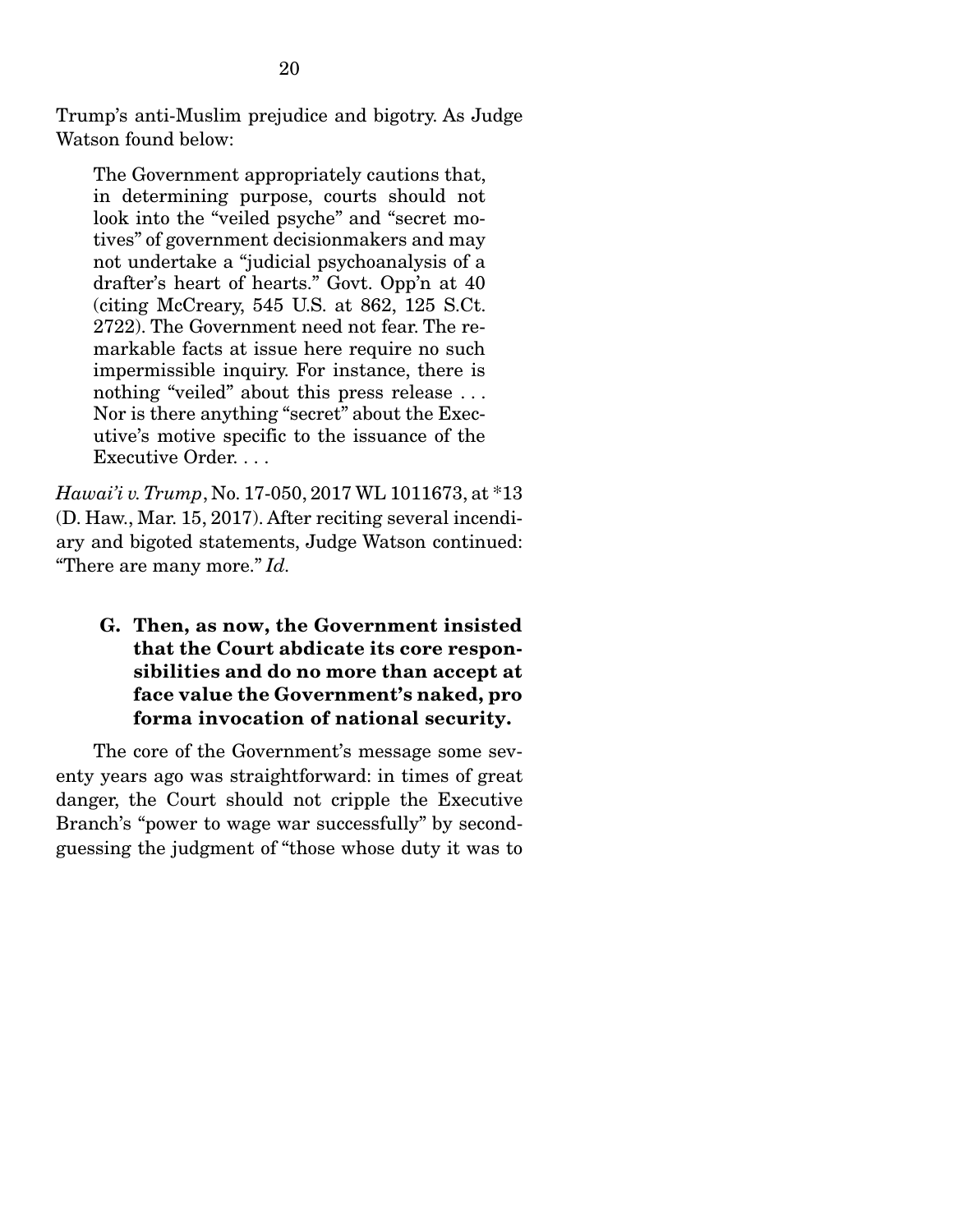protect the Pacific Coast against attack." Gov't Br. in *Hirabayashi* 47, 60. National security judgments often turn on "tendencies and probabilities as evidenced by attitudes, opinions, and slight experience, rather than . . . objectively ascertainable facts." Gov't Br. in *Korematsu* 57. Rather than wade into such fraught terrain, the Court should defer to the military commanders "defending our shores." *Id*.

 Once again, the Government insists that the Court must afford the "utmost deference" to the President. Gov't Br. at 48. Repeatedly invoking the threat of terrorism, the Government cautions against any "interferences with the President's conduct of foreign affairs." *Id*. at 22. But "[n]ational security is not a 'talismanic incantation' that, once invoked, can support any and all exercise of executive power under § 1182(f )." *Hawaii v. Trump*, 859 F.3d 741, 774 (9th Cir. 2017); *accord Korematsu*, 323 U.S. at 248 (Jackson, J., dissenting) ("My duties as a justice as I see them do not require me to make a military judgment as to whether General DeWitt's . . . program was a reasonable military necessity.... But I do not think [the courts] may be asked to execute a military expedient that has no place in law under the Constitution.").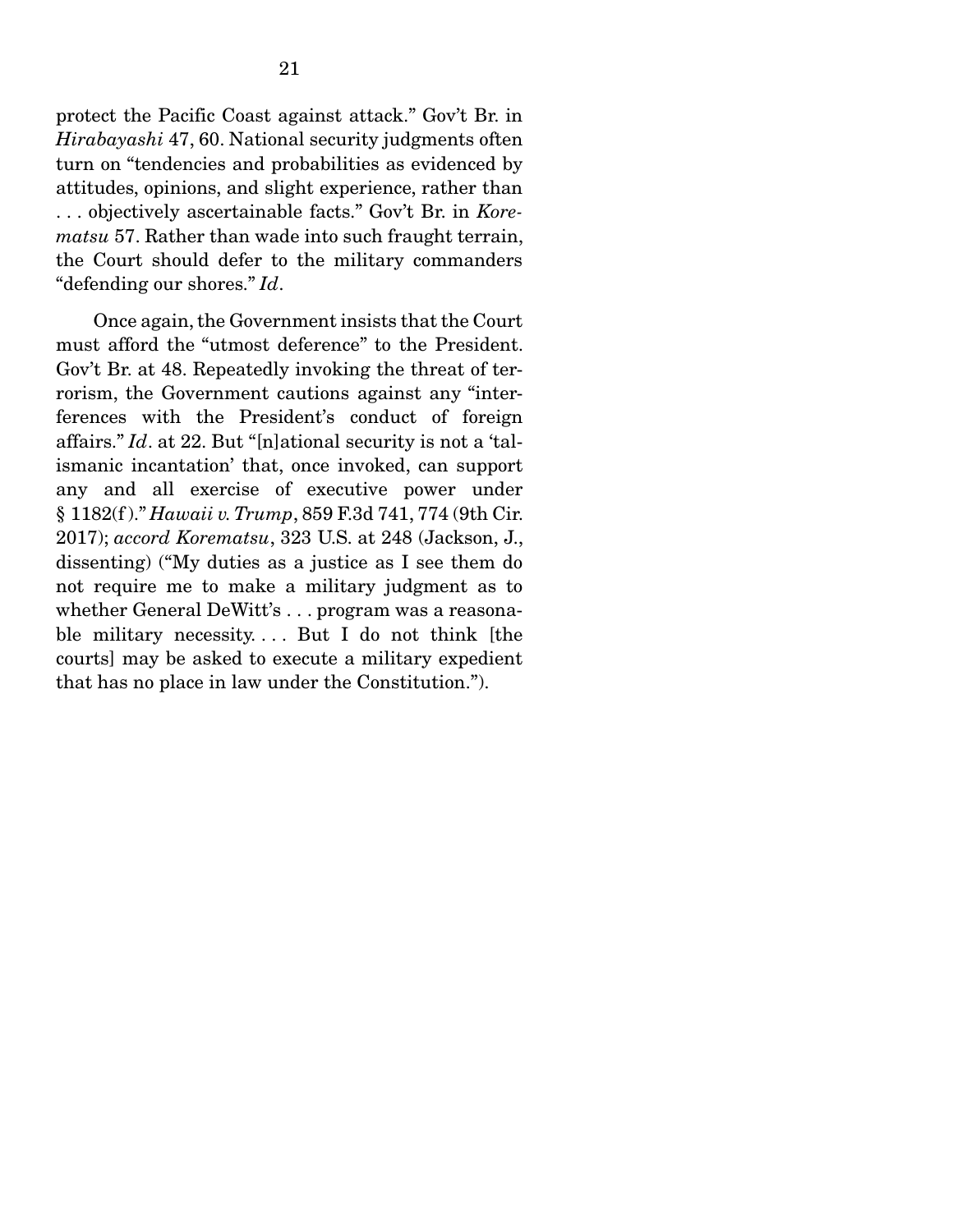- II. ESPECIALLY IN THIS HISTORICAL CON-TEXT, ANY MEASURE OF MEANINGFUL SCRUTINY SHOULD LEAD THE COURT TO CONCLUDE THAT THE PRESIDENT FAILED TO FULFILL THE STATUTORY REQUIREMENT TO "FIND" THAT ADMIS-SION OF A CLASS OF ALIENS "WOULD BE DETRIMENTAL TO THE INTERESTS OF THE UNITED STATES."
	- A. Unlike with Executive Order No. 9066, the Court must meaningfully review whether the Travel Ban Order complies with statutory constraints on the President's authority.

 One significant difference between the Travel Ban Order and Executive Order No. 9066 is the authority upon which they rest. Executive Order No. 9066 was an emergency wartime measure, promulgated soon after the attack on Pearl Harbor, and Congress expressly ratified President Roosevelt's action through legislation establishing criminal penalties for those who "remain[ed] in . . . [a] military zone prescribed, under the authority of an Executive order of the President[.]" *See*  Act of Congress, Mar. 21, 1942, Pub. L. No. 77-503, 56 Stat. 173. These factors were critical to the Court's legal analysis, which emphasized that the Court was not addressing "whether the President, acting alone, could lawfully have made the curfew order in question," or whether he could have done so in times of peace. *Hirabayashi*, 320 U.S. at 92. Rather, the Court simply held that it was "unable to conclude that it was beyond the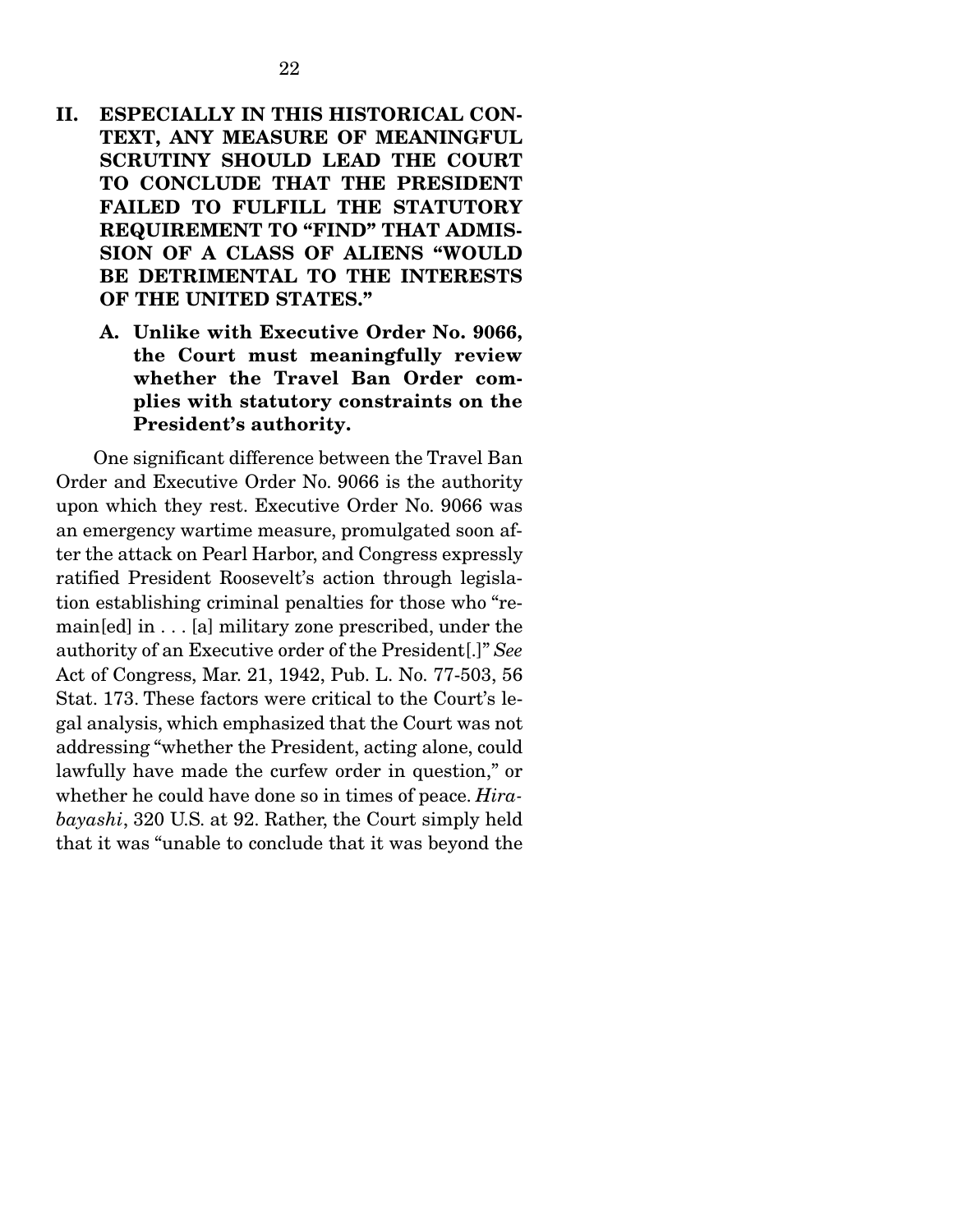war power of Congress and the Executive [acting in concert] to exclude those of Japanese ancestry from the West Coast war area at the time they did." *Korematsu*, 323 U.S. at 218-19.

 The Travel Ban Order is not an emergency wartime measure done in concert with or ratified by Congress. Instead, President Trump has acted under a delegation of Congress's authority over immigration. *See Arizona v. United States*, 567 U.S. 387, 409 (2012) (power to make immigration laws is "entrusted exclusively to Congress") (quoting *Galvan v. Press*, 347 U.S. 522, 531 (1954)); *see* U.S. Const. art. I, § 8, cl. 4 ("The Congress shall have Power . . . To establish an uniform Rule of Naturalization"); *see also INS v. Chadha*, 462 U.S. 919, 959 (1983) (noting that the Framers "consciously" chose to place immigration policy in the hands of a "deliberate and deliberative" body); *Fiallo v. Bell*, 430 U.S. 787, 796 (1977) (noting "the particular classes of aliens that shall be denied entry altogether [and] the basis for determining such classification" are matters "solely for the responsibility of the Congress . . . to control").

 Congress gives a broad but not unlimited authority to the President to suspend entry of a "class of aliens into the United States" only if the "President finds that the entry . . . would be detrimental to the interests of the United States." 8 U.S.C. § 1182(f ). Accordingly, the Court must determine whether the President has actually made such a finding that the entry "would be detrimental to the interests of the United States."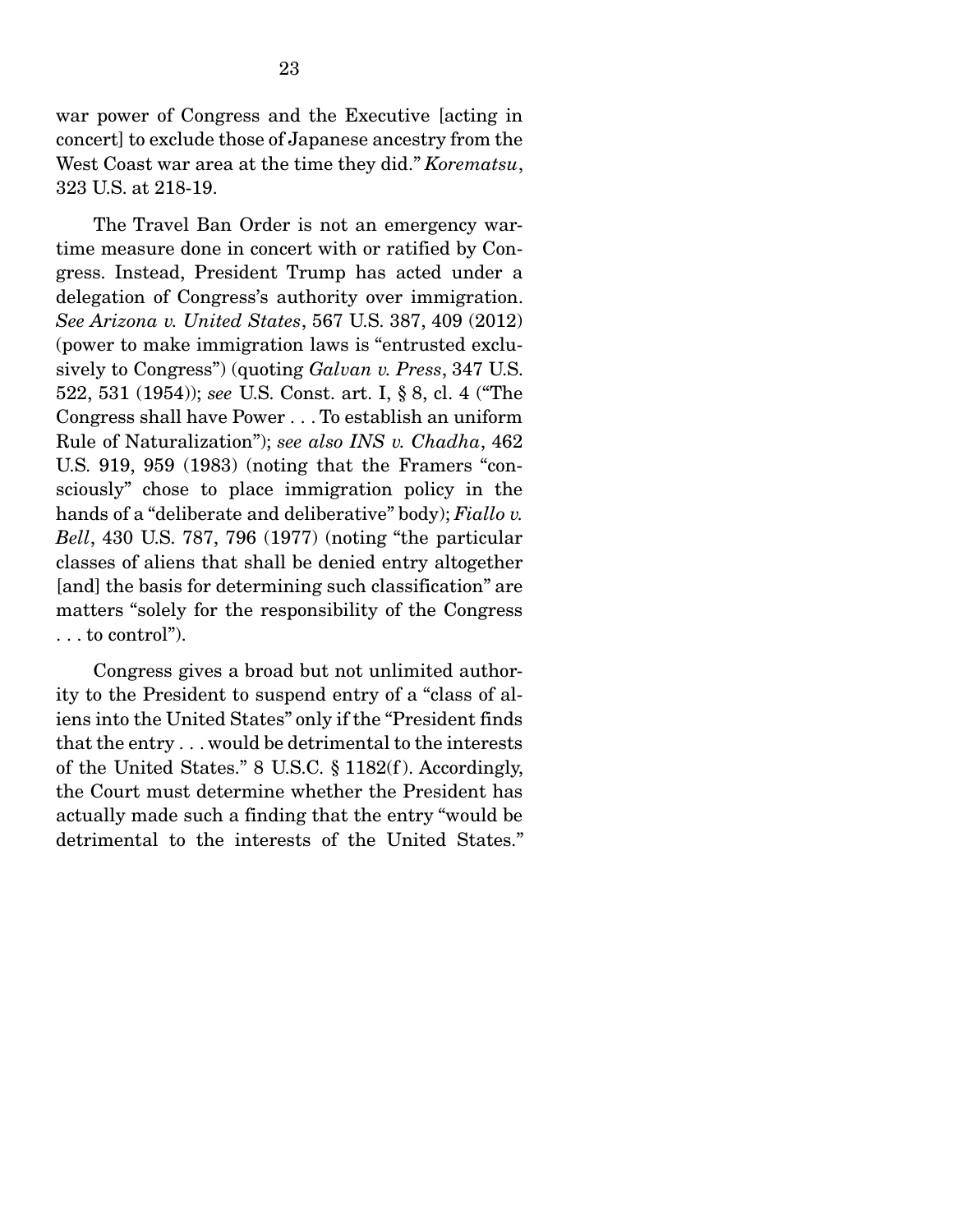*Compare* 8 U.S.C. § 1182(f ) *with* 8 U.S.C. § 1201(i) ("After the issuance of a visa . . . the Secretary of State may at any time, in his discretion, revoke such visa. . . . There shall be no means of judicial review . . . of a revocation under this section.").

 Treating seriously this requirement is one of the best ways to guard against unlawfully discriminatory use of executive power without inquiring into personal motivations.

 Although the JACL does not intend to repeat Respondents' arguments regarding the effect of Section 1182(f ), the Court's inquiry must involve meaningful review of the President's actions. *See* Gov. Br. 43 (arguing that Section  $1182(f)$  does not "subject the President's assessment . . . to judicial review"). Far from "turning the statute on its head," *id*. at 41, a meaningful review of whether there has been an actual finding that entry into the United States "would" – not "could," not "might" – harm legitimate governmental interests mitigates the risk of repeating the kind of abusive and shameful treatment of classes of people that is the legacy of Executive Order 9066.

 The President's mere assertion of a finding cannot be "the end of the matter," Gov. Br. at 44, without disregarding the lessons learned from Executive Order 9066 or the wishes of Congress. Indeed, since the enactment of  $1182(f)$  in 1952, Congress has enacted a number of provisions bearing directly on the use of sweeping class discriminations in evaluating visa applications. Most important, in 1965 Congress explicitly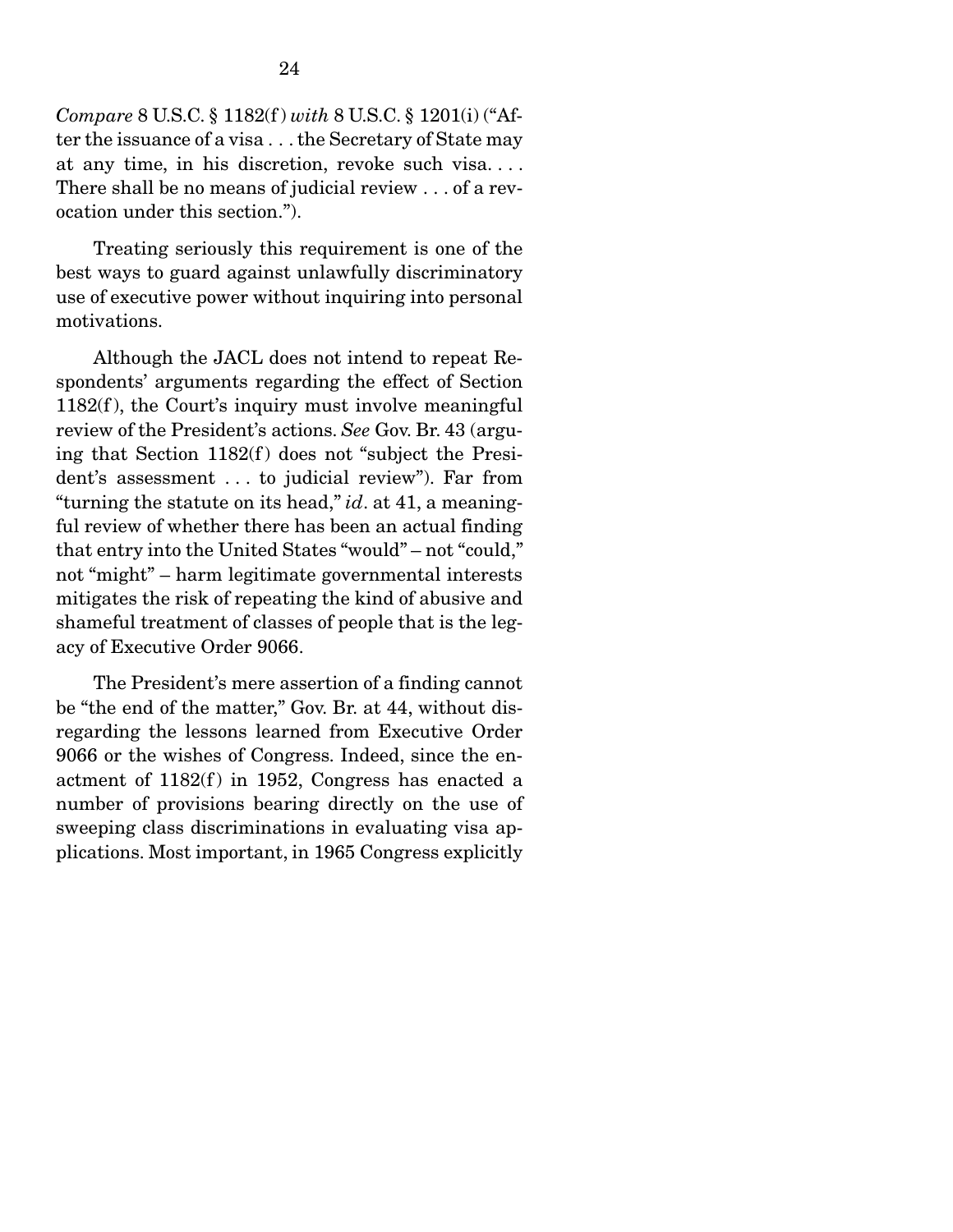prohibited discrimination in the issuance of immigrant visas on the basis of "nationality, place of birth, or place of residence" as part of comprehensive reform of U.S. immigration law and policy. 8 U.S.C.  $\S 1152(a)(1)(A)$ . This provision was not an incidental feature of the reform measure, one of the important civil rights acts of the 1960s, but a core of Congress's decision to repudiate nearly a century of immigration policy based in significant part on bigotry and racial hostility. More recently Congress has debated and enacted provisions detailing statutory vetting criteria for individualized review of aliens who might pose a terrorism risk, *see* 8 U.S.C.  $\S$  1182(a)(3)(B), and has focused specifically on how to treat applicants who have recently visited countries with terrorist activity. *See* 8 U.S.C. § 1187.

 Congress has thus clearly acted to put "guardrails" on the President's exercise of authority in this area. For example, Congress did not authorize the President to exclude a class of aliens upon a finding that their entry would be detrimental to the interests of his political party or reelection campaign, but not detrimental to the interests of the United States. This is hardly speculation or histrionics: It was just such capitulation to nativist fears and "failure of political leadership" (rather than a focus on what law enforcement and military intelligence deemed "detrimental to the interests of the United States") that gave rise to Executive Order No. 9066. *See* CWRIC Report, 36-46, 67-72 (discussing effect of growing "clamor for exclusion fired by race hatred and war hysteria" on government officials).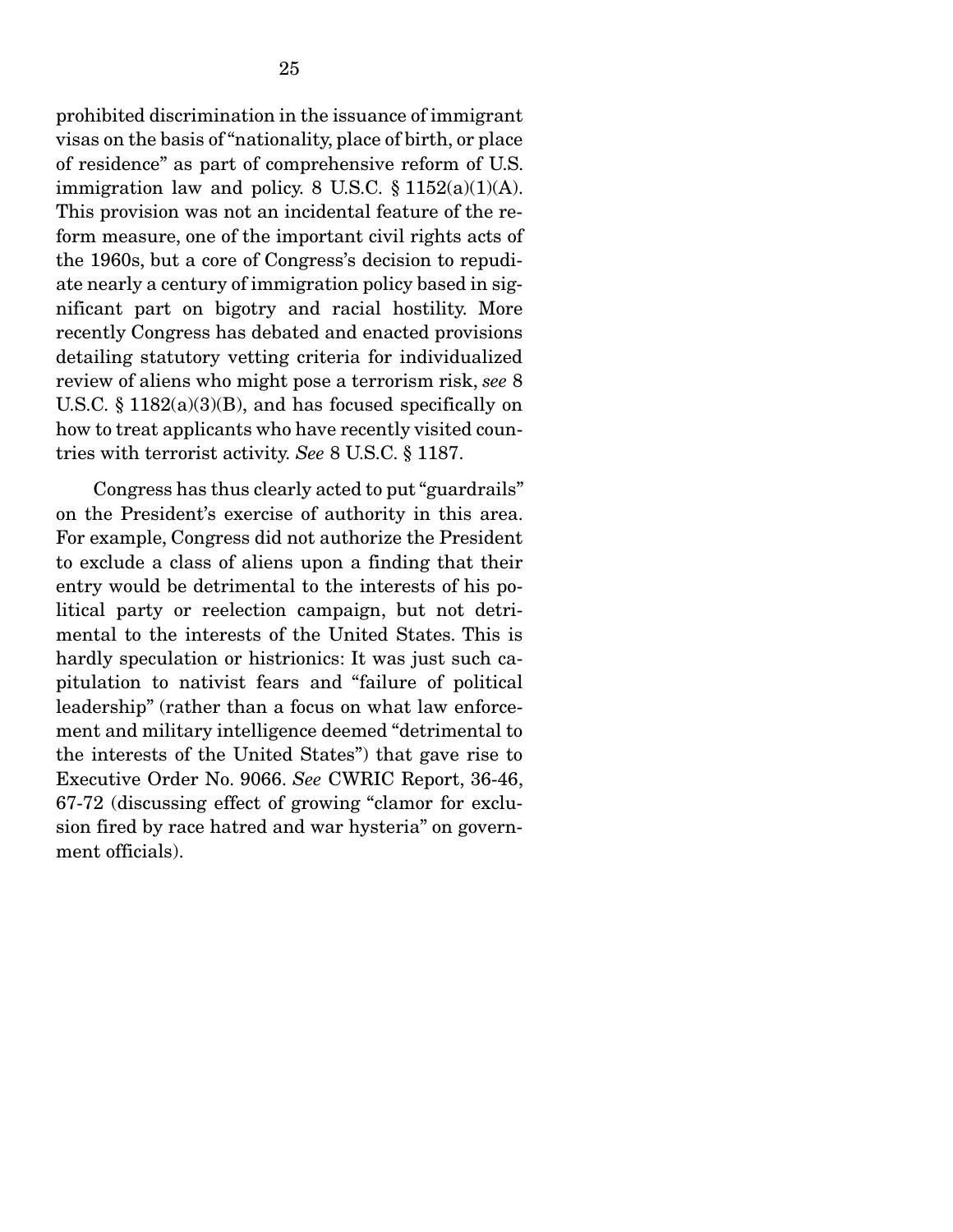In sum, Congress intended to cabin and restrict the authority granted to the President in 1952, and has reinforced that intention since then. It required, prior to the President barring whole classes of aliens, a legitimate factual basis to support a finding that an actual (not speculative or improper) "national interest" harm would occur absent suspension. Meaningful review – scrutiny that is deferential, but not supine – is necessary to ensure that the Travel Ban Order is consistent with the authority the Congress has delegated.

## B. Under any measure of meaningful scrutiny, the President has failed to comply with the law in enacting the Travel Ban Order and excluding whole classes of aliens.

 No legitimate national security purpose is served by the Travel Ban Order's blanket bar on entry from any nationals of Syria, Sudan, Somalia, Libya, Iran and Yemen. Every available set of facts contradicts or undermines the purported rationale for the Order.

 The parallels between the naked assertions of national security made by the Government in the Japanese incarceration cases and those advanced to justify the Travel Ban Order here are striking, as outlined in Part I, *supra*. The breathtaking scope of the exclusion, the vast overinclusivity and underinclusivity of the prohibition, the absence of meaningful connection between the purported danger and the operation of the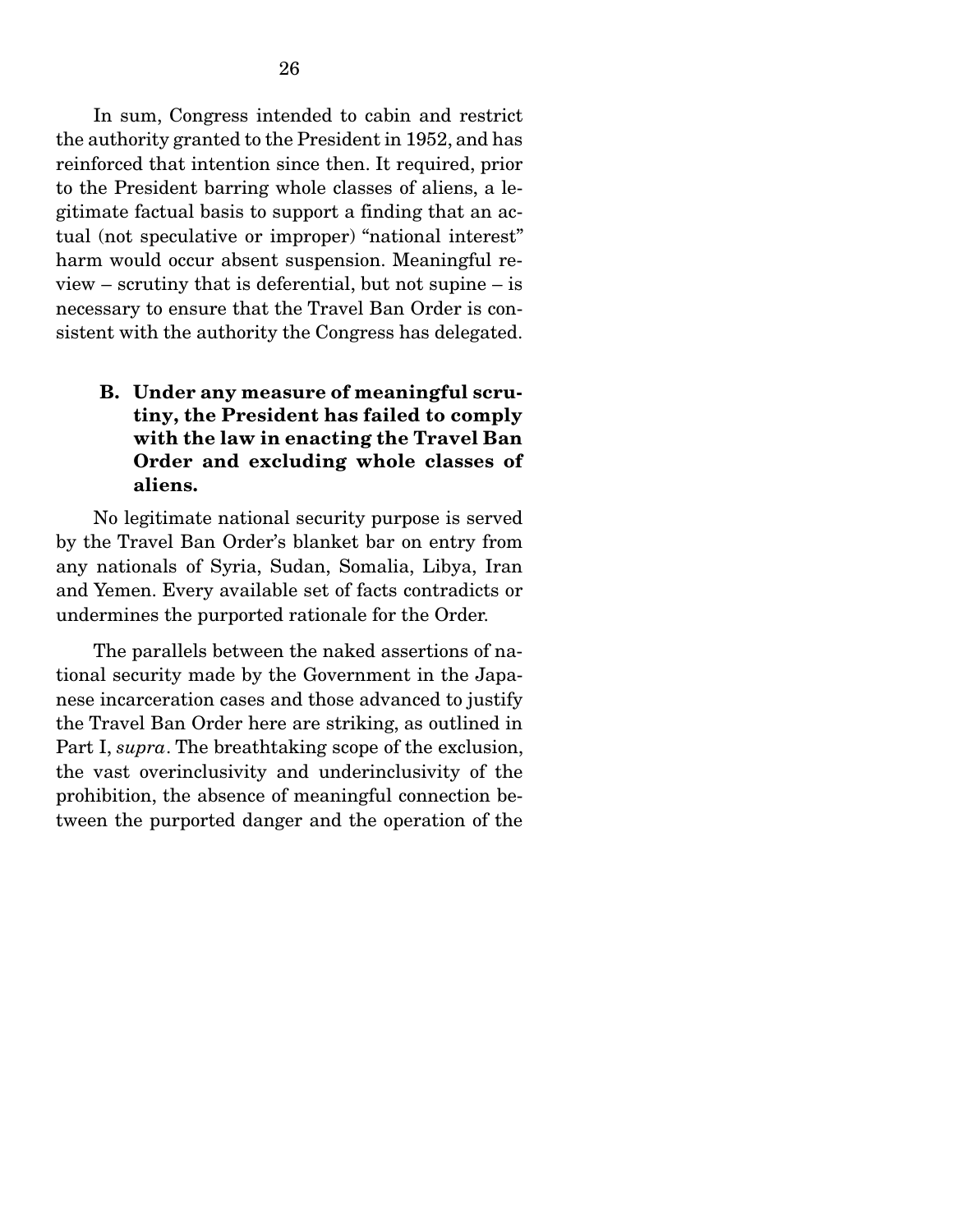exclusion, the illusory nature of the alleged threat, evidence that the Government's own specialists reject the value and efficacy of the measures, and the strong circumstantial evidence of ulterior (impermissible) purpose are all factors this Court has seen before. And here, as in World War II, they all point toward the unlawfulness of the Government's action, notwithstanding the Government's insistence that this Court again refrain from engaging in meaningful scrutiny of the President's Order.

#### **CONCLUSION**

--------------------------------- ---------------------------------

 The President failed to make an adequate "finding" that entry of the men, women, and children targeted by the Travel Ban Order "would," in fact, be "detrimental to the interests of the United States." To so hold, this Court need not determine that President Trump acted with improper racial or religious animus (or ascribe any motivation in particular to his actions); nor is this a case where the Court is called upon to "override" the judgment of the Executive Branch. Rather – mindful of this country's tragic failure to vindicate the rights of Japanese Americans during World War II and the specific guardrails Congress established when conferring authority to the Executive Branch – this Court need only conduct a meaningful inquiry into the basis for the President's actions and their propriety under the plain language of the statute.